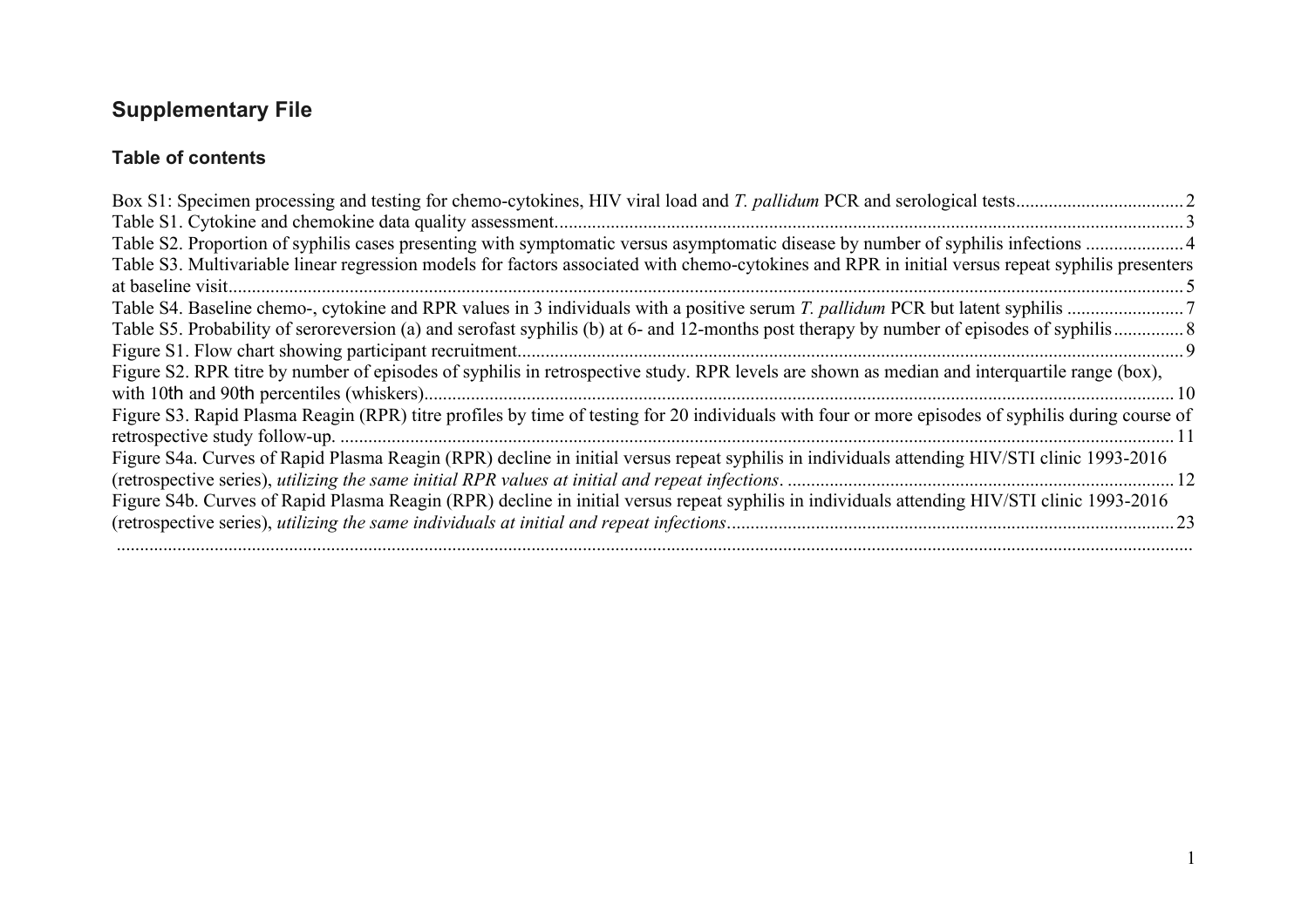### Box S1: Specimen processing and testing for chemo-cytokines, HIV viral load and T. pallidum PCR and serological tests

Blood was drawn into vacuum EDTA-coated and serum gel tubes (Sarstedt Monovette, Nümbrecht, Germany). Plasma was separated and stored at -80°C within three hours of sampling. All samples were processed in the same fashion according to the study standard operating procedures and were only subjected to one freeze-thaw cycle.

Cytokines (Interferon [IFN]α, IFNγ, Interleukin [IL]-1β, IL-12p40, IL-12p70, IL-4, IL-5, IL-6, IL-7, IL-10 and IL-17A and chemokines (IFNg-Inducible Protein [IP]-10, Monocyte Chemoattractant Protein [MCP]-1, Macrophage Inflammatory Protein [MIP]-1α, MIP-1β, and IL-8) from the baseline and 6-month time-points were measured in a single experiment using a magnetic bead Milliplex<sup>Ti</sup> Human Cytokine kit (EMD Millipore, Billerica, MA, USA) on a Bio-Plex™ Suspension Array Reader (Bio-Rad Laboratories Inc, Hercules, CA, USA) according to manufacturer's instructions. Samples below the limit of quantification were assigned the value of half the lowest limit detected for each cytokine (Supplementary Table S1). Standard curves were constructed using duplicate measurements of kit standards.

HIV viral loads below the limit of detection (20 copies/mL) were given the value of 10 copies/mL. In case of clinical suspicion of concomitant sexually transmitted infections (STIs) the presence of *Chlamydia trachomatis* and *Neisseria gonorrhoeae* was assessed via an Abbott Real*Time* CT/NG assay (Abbott Molecular, Des Plaines, IL, USA).

#### *T. pallidum* **PCR and serological testing**

*Treponema pallidum* DNA was detected in serum, plasma and in ulcer material, if ulcer was present, by means of an in-house real time PCR targeting *polA*. The ulcer material was collected using a flocked synthetic swab (COPAN innovation, Italy) and eluted in 1.2 ml diluted phosphate buffered saline (PBS) (1,200 μL; 1 part PBS and 9 parts saline, pH 7.4). In short, DNA was extracted from 400 µL plasma and serum and from 400 µL of the eluted ulcer material, using the custom-plasma program of the Abbott m2000sp automated extraction platform (Abbott, Maidenhead, UK), according to the manufacturer's specifications. The extracted DNA was eluated in 100 µL eluate volume. The 25µL PCR mixture contained Platinum® Quantitative PCR SuperMix-UDG (Invitrogen by life technologies, Thermo Fisher Scientific) 0,9 µM forward primer TP-1, 0,9 µM reverse primer TP-2 ,0,14 µM probe TP-3 (Integrated DNA technologies, Leuven, Belgium) [1] and 10 µL DNA extract. The amplification were performed with the Rotor Gene 6000 (Qiagen, Venlo, the Netherlands) and included 45 cycles of 20 sec at 95 °C followed by 45 sec at 60 °C per cycle.

Syphilis serological testing was performed on serum with the Macro-Vue RPR card (Becton, Dickinson and Company, Sparks, MD, USA) and the *T. pallidum* particle agglutination (TPPA) SERODIA-TPPA (Fujirebio Inc., Tokyo, Japan) tests.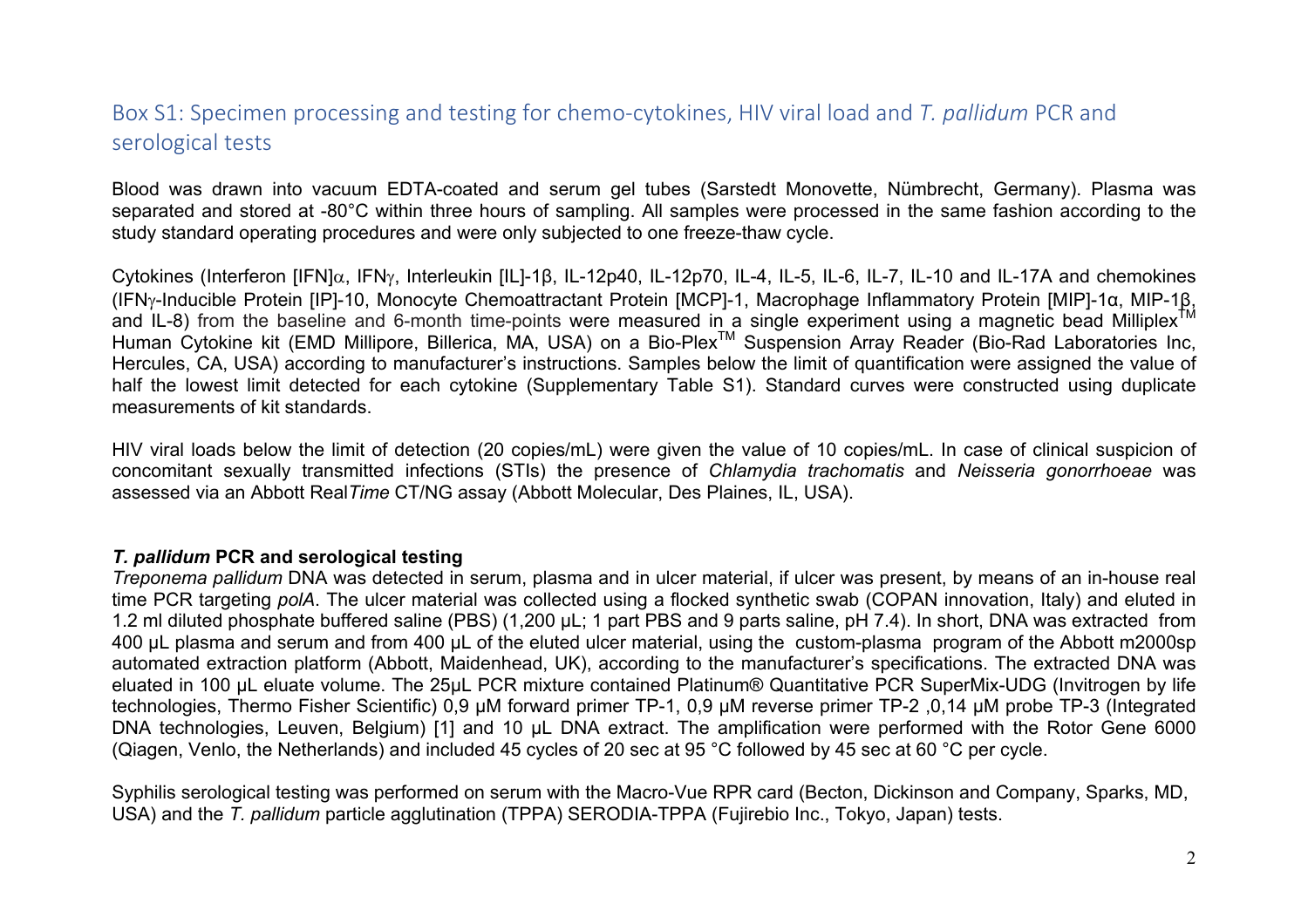| Cytokine      | CV values of<br>duplicate<br>samples with<br>detectible<br>values<br>(N=detectable<br>sample(s)/<br>$CV\%$ | <b>Correlation of</b><br>subset (N=15)<br>of samples<br>tested in<br>duplicate \$ | P-value        | Samples with<br>undetectable<br>concentrations (%) | Lowest level<br>of detection<br>(pg/mL) |
|---------------|------------------------------------------------------------------------------------------------------------|-----------------------------------------------------------------------------------|----------------|----------------------------------------------------|-----------------------------------------|
| IFN $\alpha$  | 5/37.9                                                                                                     | 0.81                                                                              | 0.0005         | 49.5                                               | 1.6                                     |
| $IL1\beta$    | #                                                                                                          | 0.57                                                                              | 0.0342         | 96.3                                               | 3.1                                     |
| $IL-6$        | #                                                                                                          | #                                                                                 | $\blacksquare$ | 92.2                                               | 2.5                                     |
| <b>IL-17A</b> | 5/14.7                                                                                                     | 0.67                                                                              | 0.0004         | 90.4                                               | 3.1                                     |
| <b>IFNy</b>   | 5/37.9                                                                                                     | 0.93                                                                              | < 0.0001       | 46.3                                               | 3.1                                     |
| IL-7          | #                                                                                                          | #                                                                                 | 0.0093         | 86.2                                               | 2.2                                     |
| IL-12p40      | 1/20.3                                                                                                     | 1.0                                                                               | < 0.0001       | 95.8                                               | 2.1                                     |
| IL-12p70      | 3/31.3                                                                                                     | 0.62                                                                              | 0.0187         | 78.9                                               | 3.2                                     |
| $IL-8$        | 4/4.2                                                                                                      | 0.88                                                                              | < 0.0001       | 46.3                                               | 3.2                                     |
| $IP-10$       | 15/2.3                                                                                                     | 1.0                                                                               | < 0.0001       | 0                                                  | 3.9                                     |
| MCP-1         | 15/3.2                                                                                                     | 1.0                                                                               | < 0.0001       | $\overline{0}$                                     | 0.4                                     |
| $MIP1\alpha$  | 2/18.2                                                                                                     | 0.77                                                                              | 0.0706         | 72.5                                               | 3.3                                     |
| $MIP-1\beta$  | 9/19.8                                                                                                     | 0.77                                                                              | 0.0012         | 22.9                                               | 2.0                                     |
| IL-4          | #                                                                                                          | #                                                                                 | $\blacksquare$ | 96.8                                               | 3.2                                     |
| $IL-5$        | $\#$                                                                                                       | #                                                                                 | -              | 90.4                                               | 3.2                                     |
| $IL-10$       | 5/8.1                                                                                                      | 0.99                                                                              | < 0.0001       | 57.2                                               | 3.1                                     |

#### Table S1. Cytokine and chemokine data quality assessment.

\$ Correlations of duplicates tested using Pearson's correlation

# Values for all duplicate samples were below the level of detection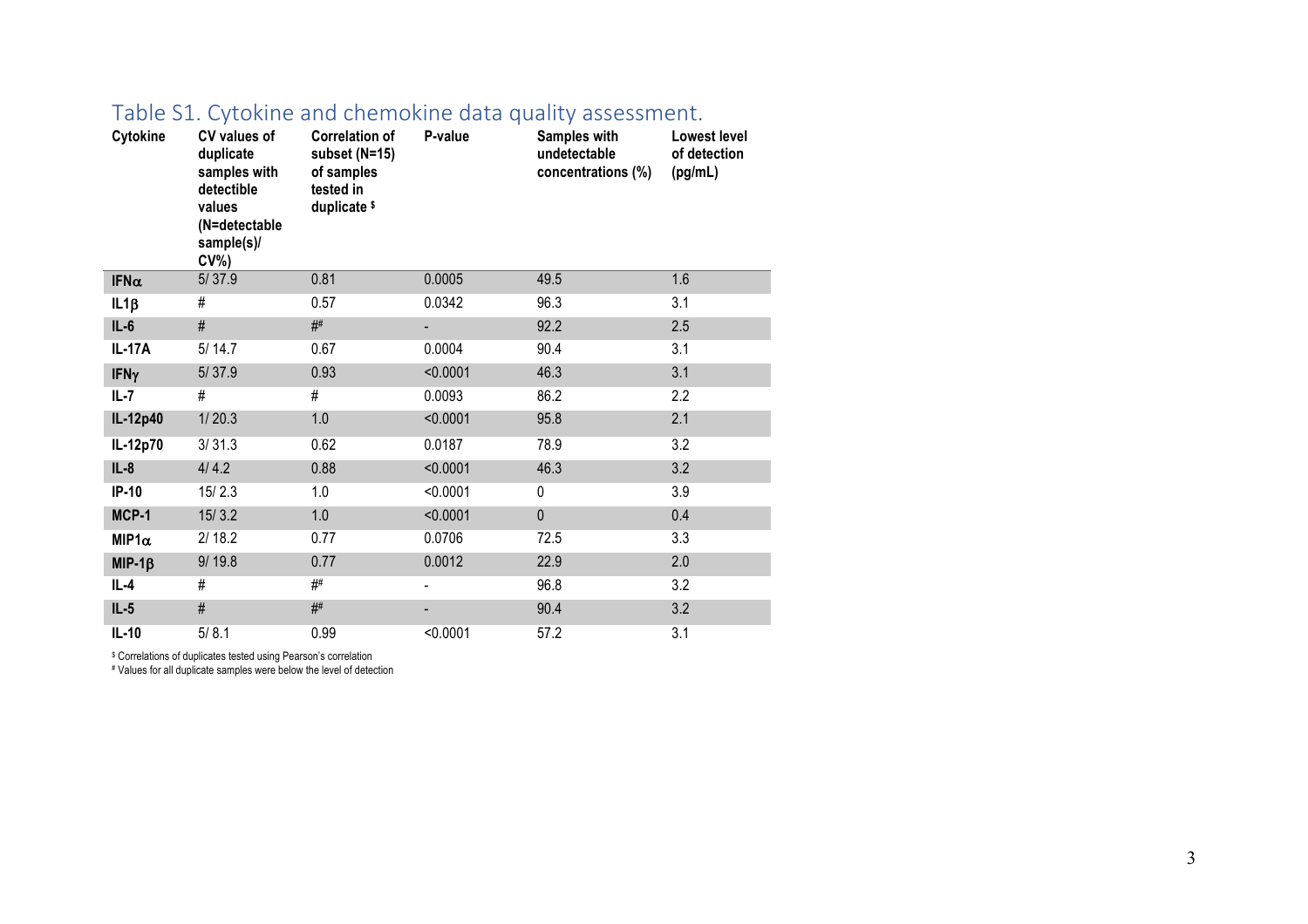### Table S2. Proportion of syphilis cases presenting with symptomatic *versus* asymptomatic disease by number of syphilis infections

| No. Prior<br><b>Episodes</b><br><b>Syphilis</b>                  | Symptomatic<br>(row %)                                      | Asymptomatic | <b>Total</b>   |
|------------------------------------------------------------------|-------------------------------------------------------------|--------------|----------------|
| 0                                                                | 25(66.7)                                                    | 11           | 36             |
| 1                                                                | 22 (73.3)                                                   | 8            | 30             |
| $\overline{2}$                                                   | 5(35.7)                                                     | 9            | 14             |
| 3                                                                | 1(20)                                                       | 4            | 5              |
| 4                                                                | 2(50)                                                       | 2            | $\overline{4}$ |
| 5                                                                | 0(0)                                                        | 1            | 1              |
| 6                                                                | 0(0)                                                        | 1            | 1              |
| <b>Total</b>                                                     | 54 (59.3)                                                   | 37           | 91             |
| Data are n (row %)<br>Overall $chi2(6)$ =<br>Chi2(1) for trend = | 12.745, $pr > chi2 = 0.0473$<br>7.574, $pr > chi2 = 0.0059$ |              |                |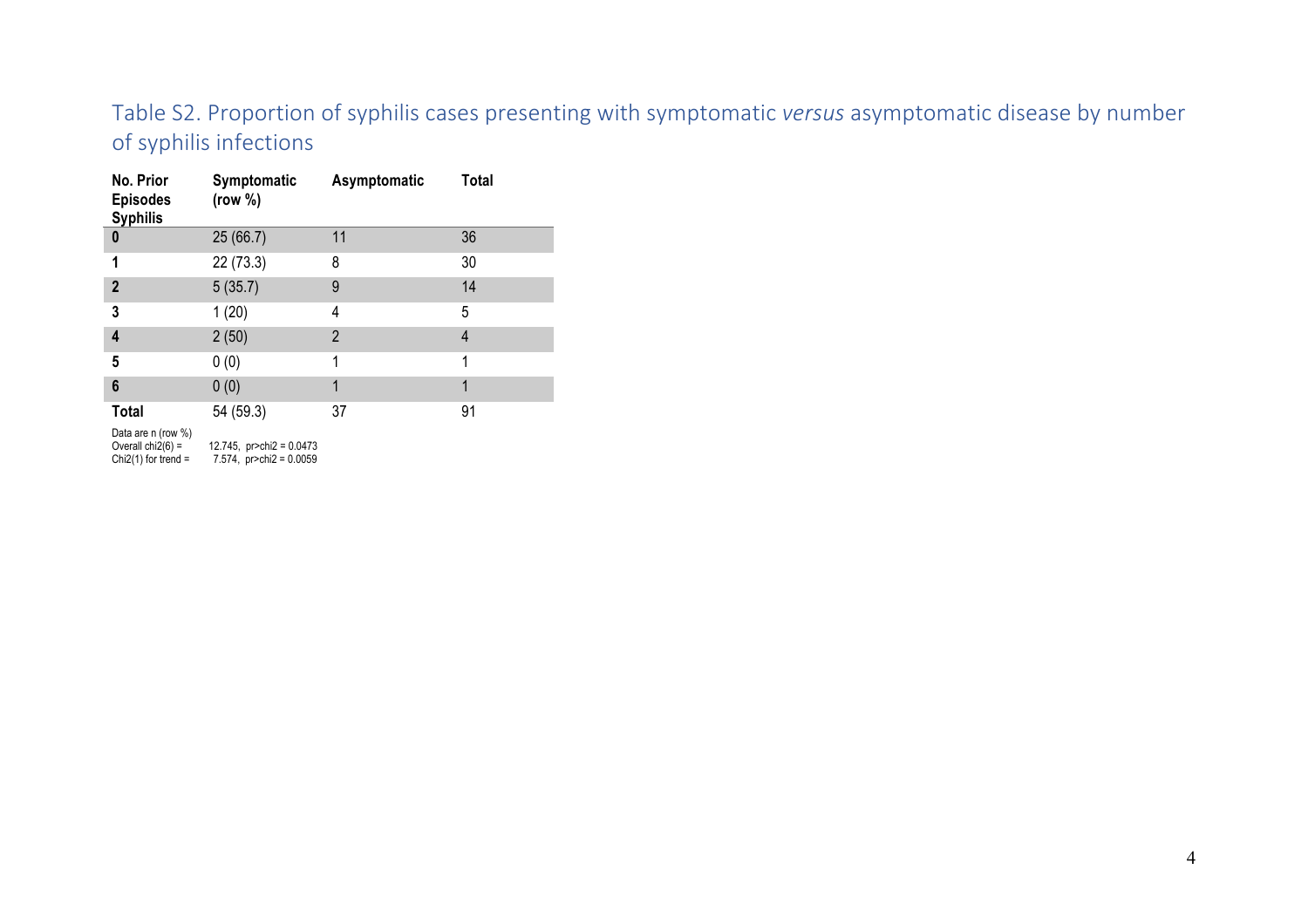Table S3. Multivariable linear regression models for factors associated with chemo-cytokines and RPR in initial versus repeat syphilis presenters at baseline visit\*

|                       | <b>IFNa</b> |         |         | $IL-1\beta$ |         | IL-6    |         | <b>IL-17A</b> | <b>IFNy</b> |              | $IL-7$  |         | $IL12-p40$ |         | IL12-p70 |              |         | $IL-8$  |
|-----------------------|-------------|---------|---------|-------------|---------|---------|---------|---------------|-------------|--------------|---------|---------|------------|---------|----------|--------------|---------|---------|
|                       | Coef.       | P-value | Coef.   | P-value     | Coef.   | P-value | Coef.   | P-value       | Coef.       | P-value      | Coef.   | P-value | Coef.      | P-value | Coef.    | P-value      | Coef.   | P-value |
| <b>Syphilis Stage</b> |             |         |         |             |         |         |         |               |             |              |         |         |            |         |          |              |         |         |
| Primary               | Ref         |         |         |             |         |         |         |               |             |              |         |         |            |         |          |              |         |         |
| <b>Secondary</b>      | $-0.11$     | 0.845   | 0.05    | 0.412       | 0.00    | 0.996   | 0.34    | 0.094         | 0.10        | 0.748        | 0.05    | 0.827   | $-0.13$    | 0.54    | $-0.06$  | 0.805        | 0.25    | 0.37    |
| <b>Early Latent</b>   | $-0.29$     | 0.638   | 0.04    | 0.545       | 0.05    | 0.853   | 0.14    | 0.527         | $-0.19$     | 0.591        | $-0.09$ | 0.725   | $-0.10$    | 0.674   | 0.04     | 0.892        | $-0.41$ | 0.186   |
| <b>Late Latent</b>    | 0.27        | 0.719   | 0.11    | 0.154       | 0.09    | 0.766   | 0.33    | 0.215         | 0.08        | 0.846        | 0.04    | 0.891   | $-0.13$    | 0.647   | 0.15     | 0.667        | $-0.07$ | 0.859   |
| Initial Syphilis #    | 0.31        | 0.463   | $-0.01$ | 0.828       | 0.31    | 0.062   | $-0.01$ | 0.959         | 0.10        | 0.688        | 0.32    | 0.063   | 0.18       | 0.265   | 0.11     | 0.558        | 0.34    | 0.103   |
| HIV \$                | 0.14        | 0.815   | $-0.17$ | 0.007       | $-0.20$ | 0.392   | $-0.40$ | 0.07          | $-0.69$     | 0.05         | 0.11    | 0.638   | 0.20       | 0.371   | $-0.65$  | 0.021        | 0.24    | 0.435   |
| HIV Viral Load @      | 0.05        | 0.539   | 0.01    | 0.37        | 0.00    | 0.869   | 0.00    | 0.943         | 0.01        | 0.766        | 0.00    | 0.921   | 0.04       | 0.143   | 0.02     | 0.509        | $-0.03$ | 0.467   |
| Coinfection &         | $-0.55$     | 0.56    | $-0.04$ | 0.646       | $-0.12$ | 0.745   | $-0.18$ | 0.59          | $-0.40$     | 0.462        | $-0.12$ | 0.748   | 0.00       | 0.996   | $-0.26$  | 0.545        | 0.36    | 0.449   |
| cons                  | 1.33        | 0.063   | 0.56    | 0           | 0.48    | 0.085   | 0.71    | 0.006         | 1.76        | $\mathbf{0}$ | 0.20    | 0.482   | $-0.12$    | 0.657   | 1.23     | $\mathbf{0}$ | 1.02    | 0.005   |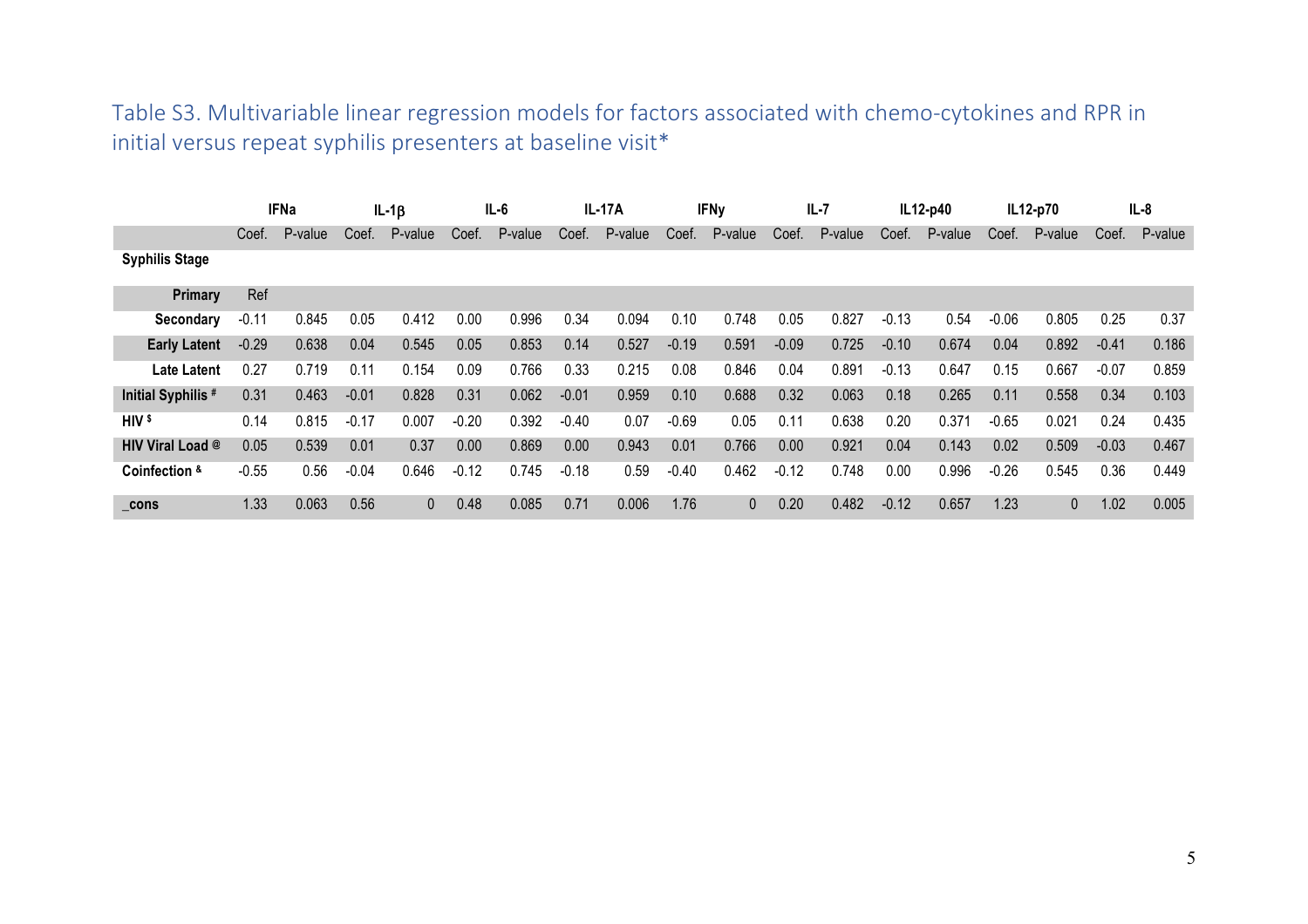|                         | <b>IP-10</b> |              | MCP1<br>$MIP1\alpha$ |         | MIP1B   | IL-4    |         | $IL-5$  |         | IL-10   |         | <b>CRP</b> |         | <b>RPR</b> |         |              |         |         |
|-------------------------|--------------|--------------|----------------------|---------|---------|---------|---------|---------|---------|---------|---------|------------|---------|------------|---------|--------------|---------|---------|
|                         | Coef.        | P-value      | Coef.                | P-value | Coef.   | P-value | Coef.   | P-value | Coef.   | P-value | Coef.   | P-value    | Coef.   | P-value    | Coef.   | P-value      | Coef.   | P-value |
| <b>Syphilis Stage</b>   |              |              |                      |         |         |         |         |         |         |         |         |            |         |            |         |              |         |         |
| Primary                 |              |              |                      |         |         |         |         |         |         |         |         |            |         |            |         |              |         |         |
| Secondary               | $-0.02$      | 0.905        | $-0.12$              | 0.282   | 0.22    | 0.434   | $-0.01$ | 0.97    | 0.21    | 0.201   | $-0.02$ | 0.948      | $-0.56$ | 0.175      | $-0.12$ | 0.843        | 0.31    | 0.043   |
| <b>Early Latent</b>     | $-0.22$      | 0.303        | $-0.11$              | 0.352   | $-0.35$ | 0.264   | $-0.84$ | 0.046   | 0.10    | 0.587   | $-0.26$ | 0.318      | $-1.67$ | 0.001      | $-1.36$ | 0.052        | $-0.03$ | 0.866   |
| <b>Late Latent</b>      | $-0.30$      | 0.254        | $-0.29$              | 0.049   | 0.02    | 0.952   | $-0.15$ | 0.759   | 0.14    | 0.515   | 0.13    | 0.671      | $-1.66$ | 0.003      | $-1.83$ | 0.032        | 0.09    | 0.647   |
| Initial Syphilis #      | 0.19         | 0.197        | 0.03                 | 0.696   | 0.36    | 0.089   | 0.54    | 0.057   | $-0.08$ | 0.537   | 0.26    | 0.147      | 1.29    | 0.001      | 0.29    | 0.536        | $-0.44$ | 0.001   |
| $HIV$ \$                | 0.39         | 0.067        | 0.01                 | 0.909   | 0.37    | 0.227   | 1.07    | 0.01    | $-0.43$ | 0.016   | 0.28    | 0.27       | 1.70    | 0.001      | 0.61    | 0.369        | $-0.08$ | 0.643   |
| <b>HIV Viral Load @</b> | 0.05         | 0.043        | 0.02                 | 0.142   | $-0.06$ | 0.086   | $-0.12$ | 0.021   | 0.02    | 0.265   | $-0.03$ | 0.374      | $-0.03$ | 0.603      | 0.10    | 0.264        | 0.03    | 0.174   |
| Coinfection &           | 0.26         | 0.428        | $-0.01$              | 0.973   | 0.12    | 0.804   | $-1.22$ | 0.056   | $-0.15$ | 0.588   | 0.05    | 0.895      | 0.99    | 0.151      | 0.40    | 0.701        | 0.16    | 0.523   |
| cons                    | 6.21         | $\mathbf{0}$ | 5.53                 | 0       | 0.85    | 0.019   | 2.23    | 0       | 0.75    | 0.001   | 0.46    | 0.124      | 0.95    | 0.07       | 2.85    | $\mathbf{0}$ | 2.54    | 0       |

.<br>`Values of all chemo- and cytokines have been log transformed, CRP and RPR were square root transformed. Raw coefficients are provided for the explanatory variables.<br><sup>#</sup> Comparison group is those with Repeat syphilis at

 $$HHV$  coded as  $0 =$  negative, 1 = positive

<sup>@</sup> HIV Viral load in copies per mL. Continuous variable- log transformed<br><sup>&</sup> Presence of *N. gonorrhoeae* or *C. trachomatis* at baseline visit. Coded 0 = both absent, 1 = either present.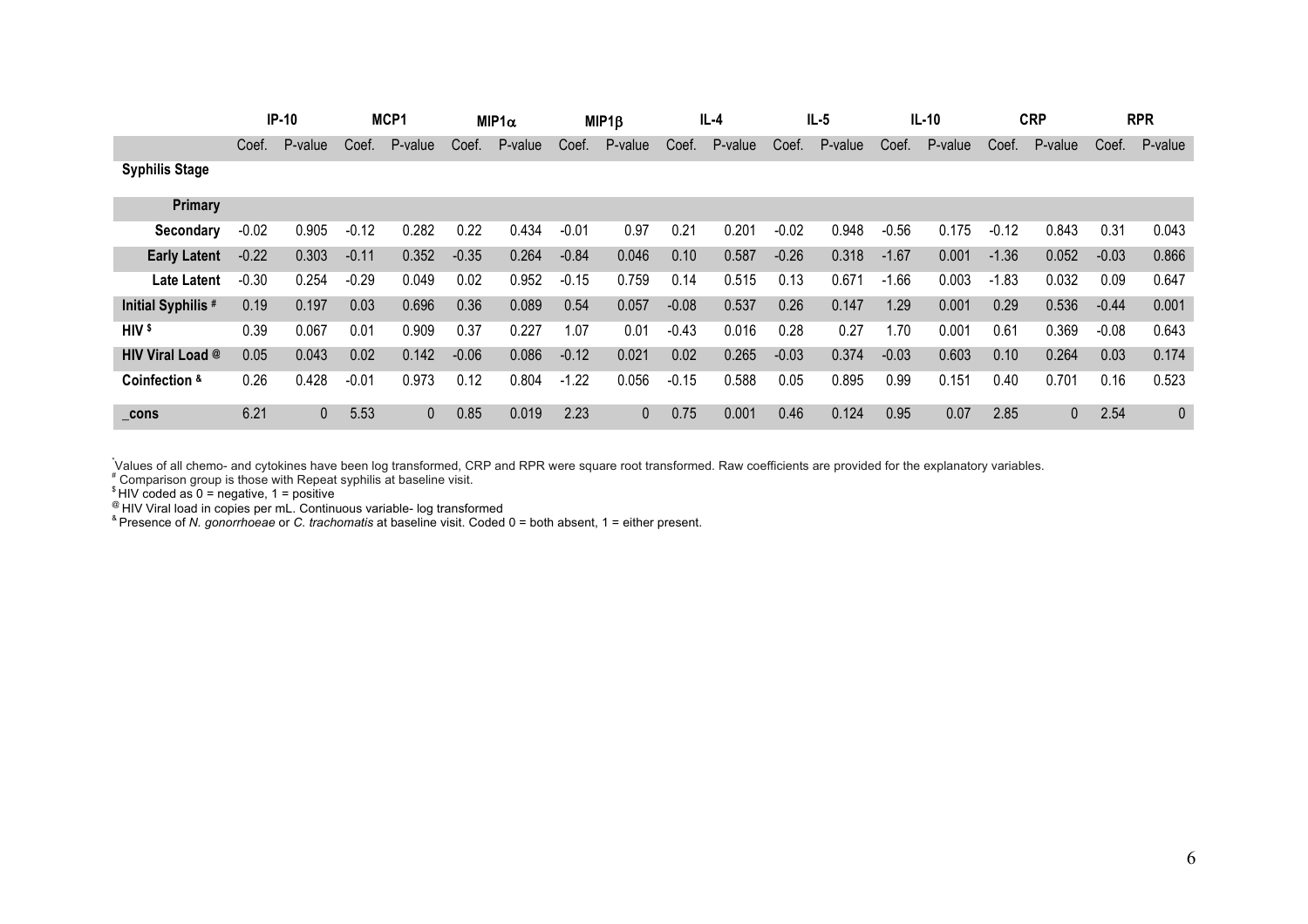Table S4. Baseline chemo-, cytokine and RPR values in 3 individuals with a positive serum T. pallidum PCR but latent syphilis.

| Participant | Primo*   | IFN $\alpha$ | <b>IFNy</b> | IL1B | <b>IL12p40</b> | <b>IL12p70</b> | IP <sub>10</sub> | <b>MCP1</b> | MIP1 $\alpha$ | MIP1B | IL4   | IL5   | IL6  | IL7  | IL8   | IL10  | IL <sub>17</sub> A | <b>CRP</b> | <b>RPR</b> | <b>RPR Delta</b> |
|-------------|----------|--------------|-------------|------|----------------|----------------|------------------|-------------|---------------|-------|-------|-------|------|------|-------|-------|--------------------|------------|------------|------------------|
|             | Init.    | 0.8          | 1.545       | 1.57 | 1.025          | 1.61           | 443.98           | 306.05      | 1.63          | 12.08 | 1.575 | 1.585 | 1.26 | 1.37 | 1.605 | 3.27  | 1.525              | 5.2        |            |                  |
|             | Reinfec. | 16.43        | 1.545       | 1.57 | 1.025          | 1.61           | 3979.6           | 406.98      | 4.64          | 23.05 | 1.575 | 1.585 | 1.26 | 1.11 | 4.3   | 64.81 | 1.525              | 152        | 1/64       |                  |
|             | Init.    | 0.8          | .545        | 1.57 | 1.025          | 1.61           | 885.12           | 265.31      | 1.63          | 8.11  | 1.575 | 1.585 | 1.26 | 1.11 | 1.605 | 14.2  | 1.525              | 18.4       | 1/32       |                  |

\* Init.- Initial infection, Reinfec. – reinfection.

# Delta RPR – Change in RPR titre between baseline and 6-month visit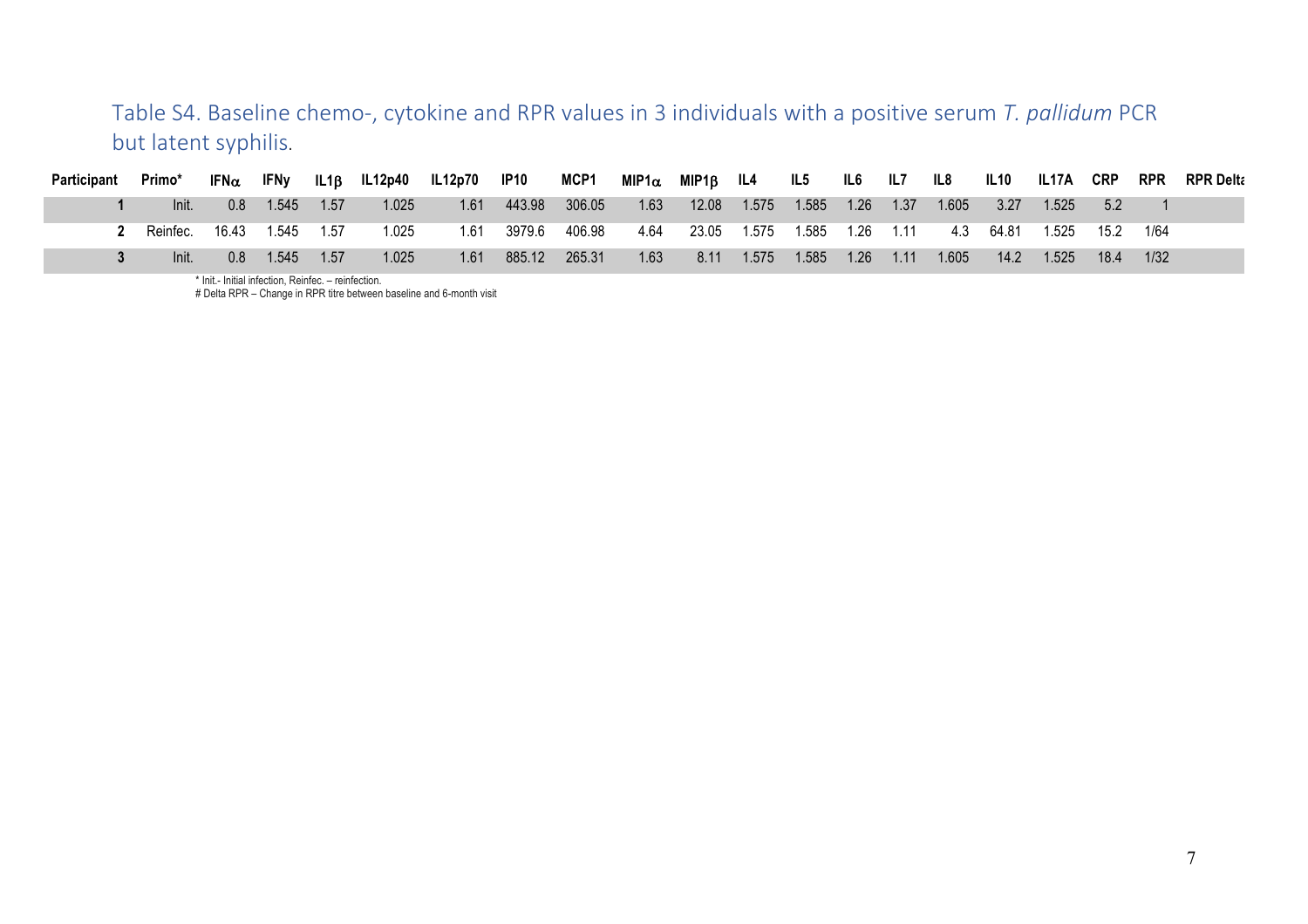## Table S5. Probability of seroreversion (a) and serofast syphilis (b) at 6- and 12-months post therapy by number of episodes of syphilis

| ×<br>v<br>I<br>I |  |
|------------------|--|

| <b>No. Episodes Syphilis</b> | <b>No seroreversion</b> | Seroreversion (%) |     | Total No. Episodes Syphilis No seroreversion Seroreversion (%) |           |            | <b>Total</b> |
|------------------------------|-------------------------|-------------------|-----|----------------------------------------------------------------|-----------|------------|--------------|
|                              | 6-months                |                   |     |                                                                | 12-months |            |              |
|                              | 715                     | 75 (9.4)          | 790 |                                                                | 607       | 183 (23.1) | 790          |
|                              | 286                     | 14(4.6)           | 300 |                                                                | 262       | 38(12.6)   | 300          |
|                              | 104                     | 5(4.6)            | 109 |                                                                | 99        | 10(9.1)    | 109          |
|                              | 41                      | 0(0)              | 41  | $\overline{4}$                                                 | 41        | 0(0)       | 41           |
|                              | 18                      | 0(0)              | 18  |                                                                | 18        | 0(0)       | 18           |
| 6                            | 6                       | 0(0)              | 6   | 6                                                              | 6         | 0(0)       | 6            |
|                              |                         | 0(0)              |     |                                                                |           | 0(0)       |              |
|                              |                         | 0(0)              |     | 8                                                              |           | 0(0)       |              |

b)

|                              |              | $P < 0.001*$ |              |                       |              | $P < 0.001*$ |              |
|------------------------------|--------------|--------------|--------------|-----------------------|--------------|--------------|--------------|
| <b>No. Episodes Syphilis</b> | Not serofast | Serofast (%) | <b>Total</b> | No. episodes Syphilis | Not serofast | Serofast (%) | <b>Total</b> |
|                              | 6-months     |              |              |                       | 12-months    |              |              |
|                              | 413          | 235 (36.3)   | 648          |                       | 563          | 227(28.7)    | 790          |
|                              | 169          | 84 (33.2)    | 253          | $\overline{2}$        | 245          | 55(18.3)     | 300          |
| 3                            | 57           | 39 (40.6)    | 96           | 3                     | 88           | 21(19.2)     | 109          |
| $\overline{a}$               | 25           | 10(28.6)     | 35           | 4                     | 34           | 7(17.0)      | 41           |
| 5                            | 6            | 11(64.7)     | 17           | 5                     | 15           | 3(16.6)      | 18           |
| 6                            | 4            | 0(0)         | 4            | $\boldsymbol{6}$      | 6            | 0(0)         | 6            |
| 7                            |              | 0(0)         |              | 7                     | 1            | 0(0)         |              |
| 8                            | $\mathbf{0}$ | 1(100)       |              | 8                     |              | 0(0)         | 1            |
|                              |              | $P=0.576*$   |              |                       |              | $P < 0.001*$ |              |

\*Chi squared test for trend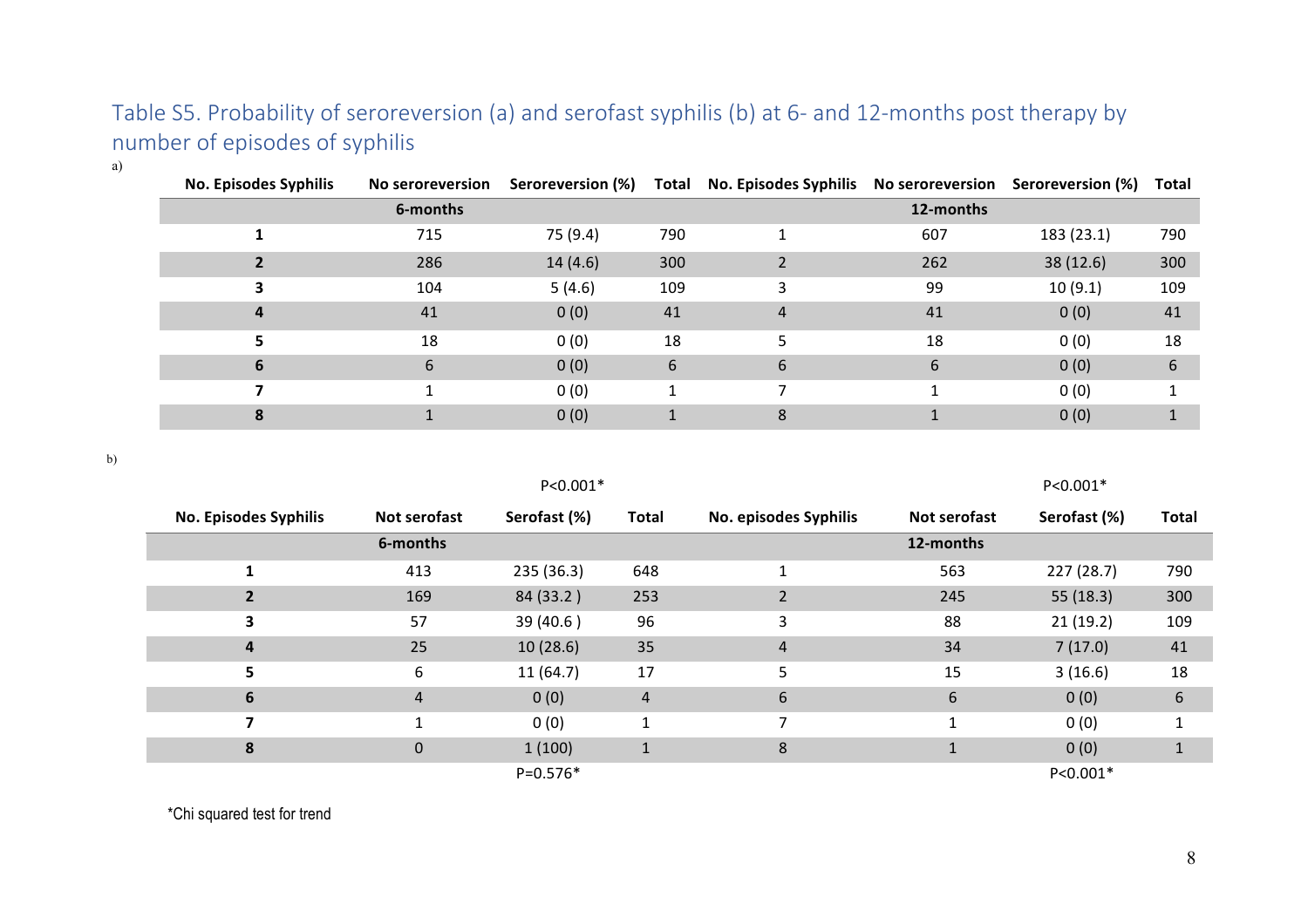Figure S1. Flow chart showing participant recruitment

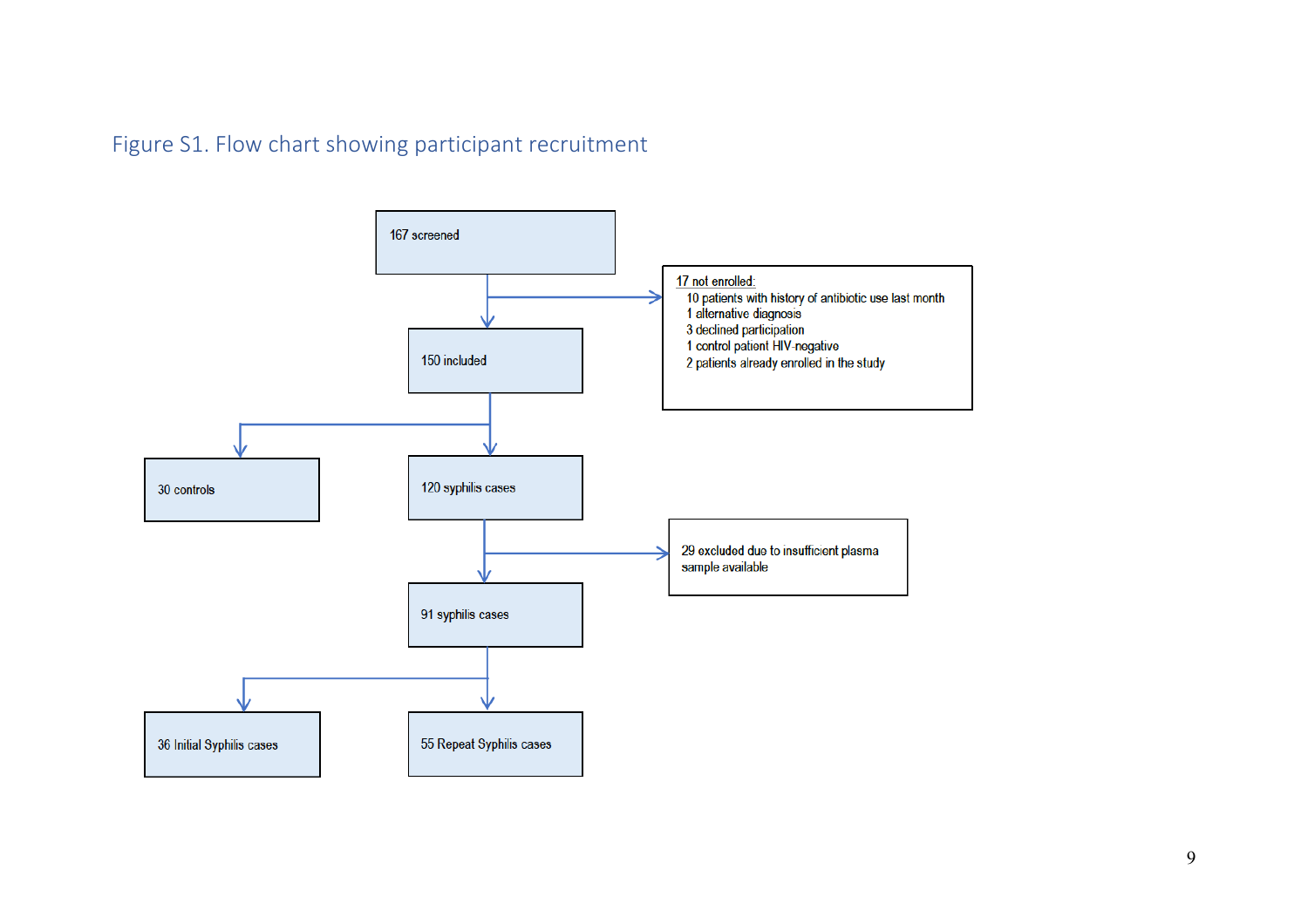Figure S2. RPR titre by number of episodes of syphilis in retrospective study. RPR levels are shown as median and interquartile range (box), with 10<sub>n</sub> and 90<sub>n</sub> percentiles (whiskers).

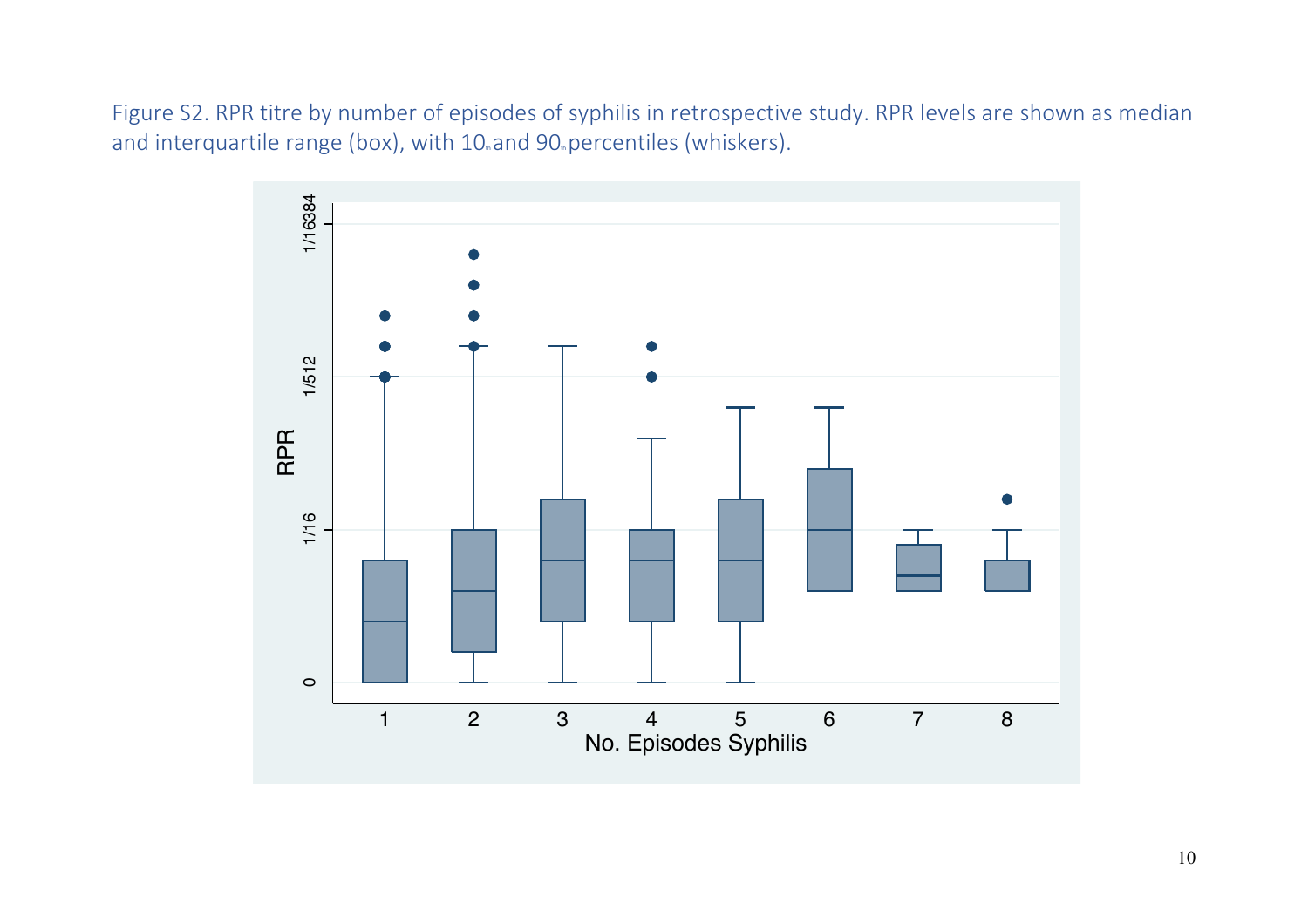Figure S3. Rapid Plasma Reagin (RPR) titre profiles by time of testing for 20 individuals with four or more episodes of syphilis during course of retrospective study follow-up.

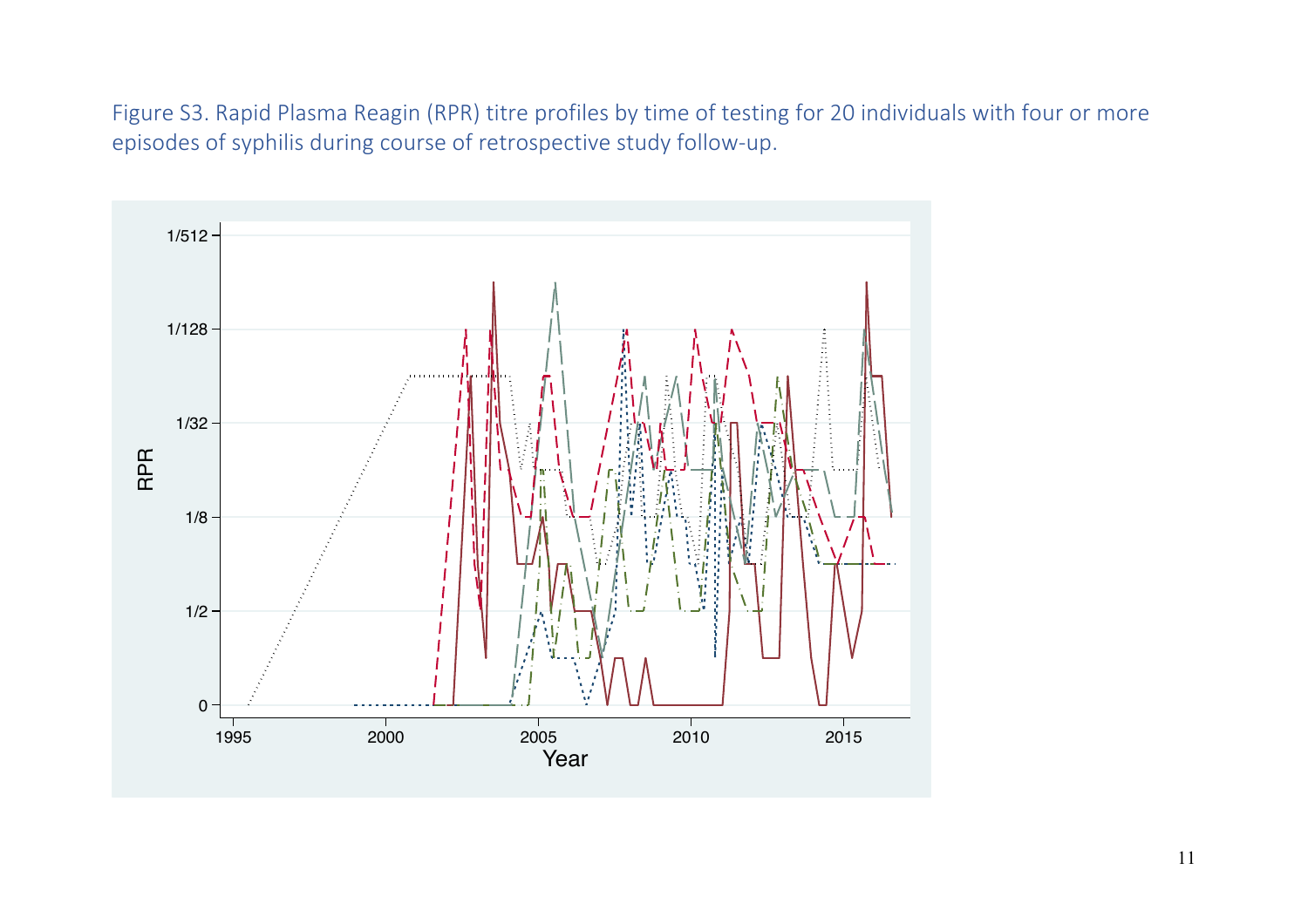# Figure S4a. Curves of Rapid Plasma Reagin (RPR) decline in initial versus repeat syphilis in individuals attending HIV/STI clinic 1993-2016 (retrospective series), *utilizing the same initial RPR values at initial and repeat infections*. Each pair of graphs is for the group of individuals with a

particular RPR value at initial or repeat infection from 1/2 to 1/1024. Thus the 'Initial RPR 1/8' graph depicts in the 'Initial infections' subgraph the RPR curve for the syphilis episodes that had an RPR of 1/8 at initial syphilis diagnosis. In the 'Repeat infections' subgraph it depicts the RPR curve for all episodes of repeat syphilis where the RPR was 1/8 at the time of the reinfections.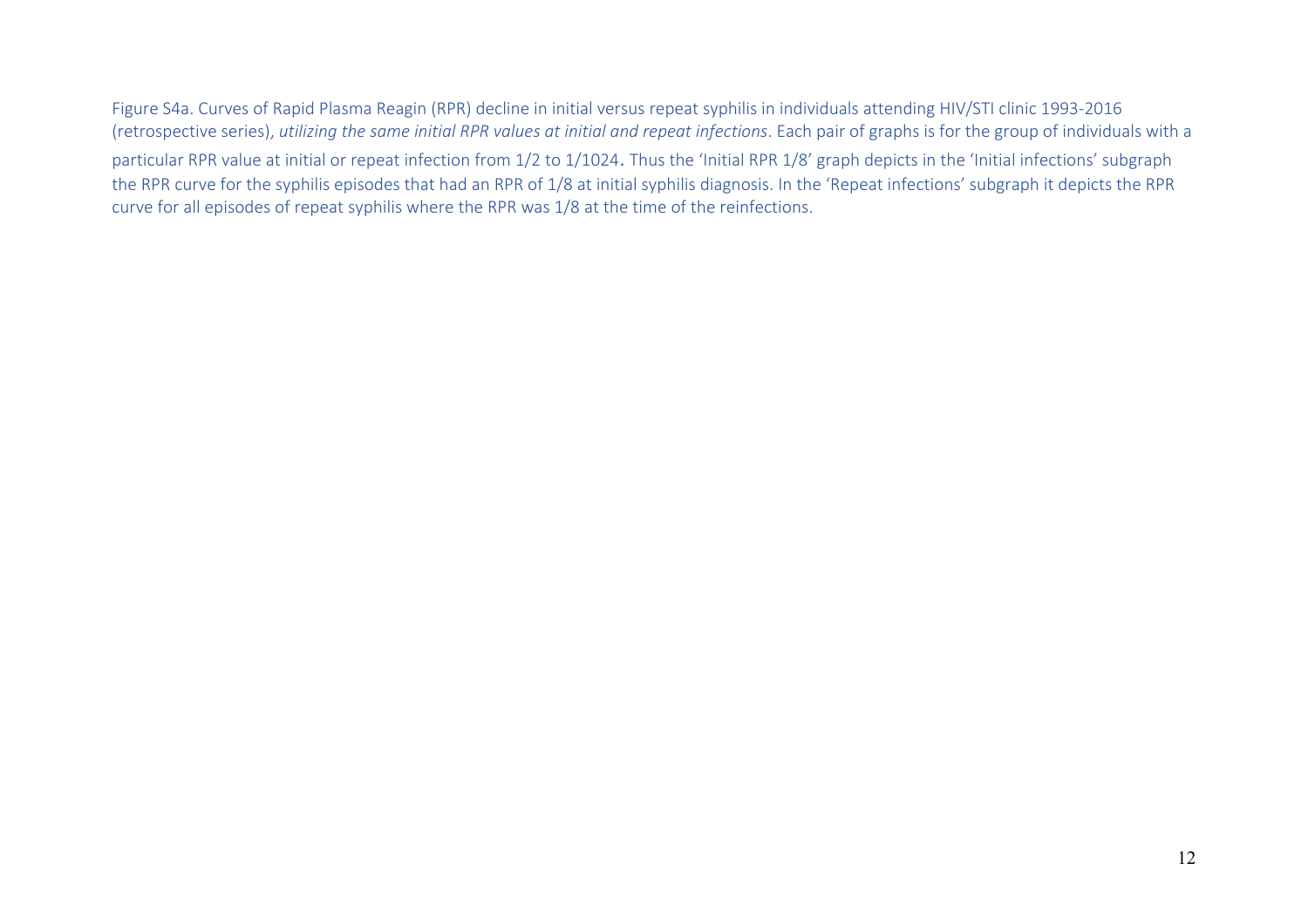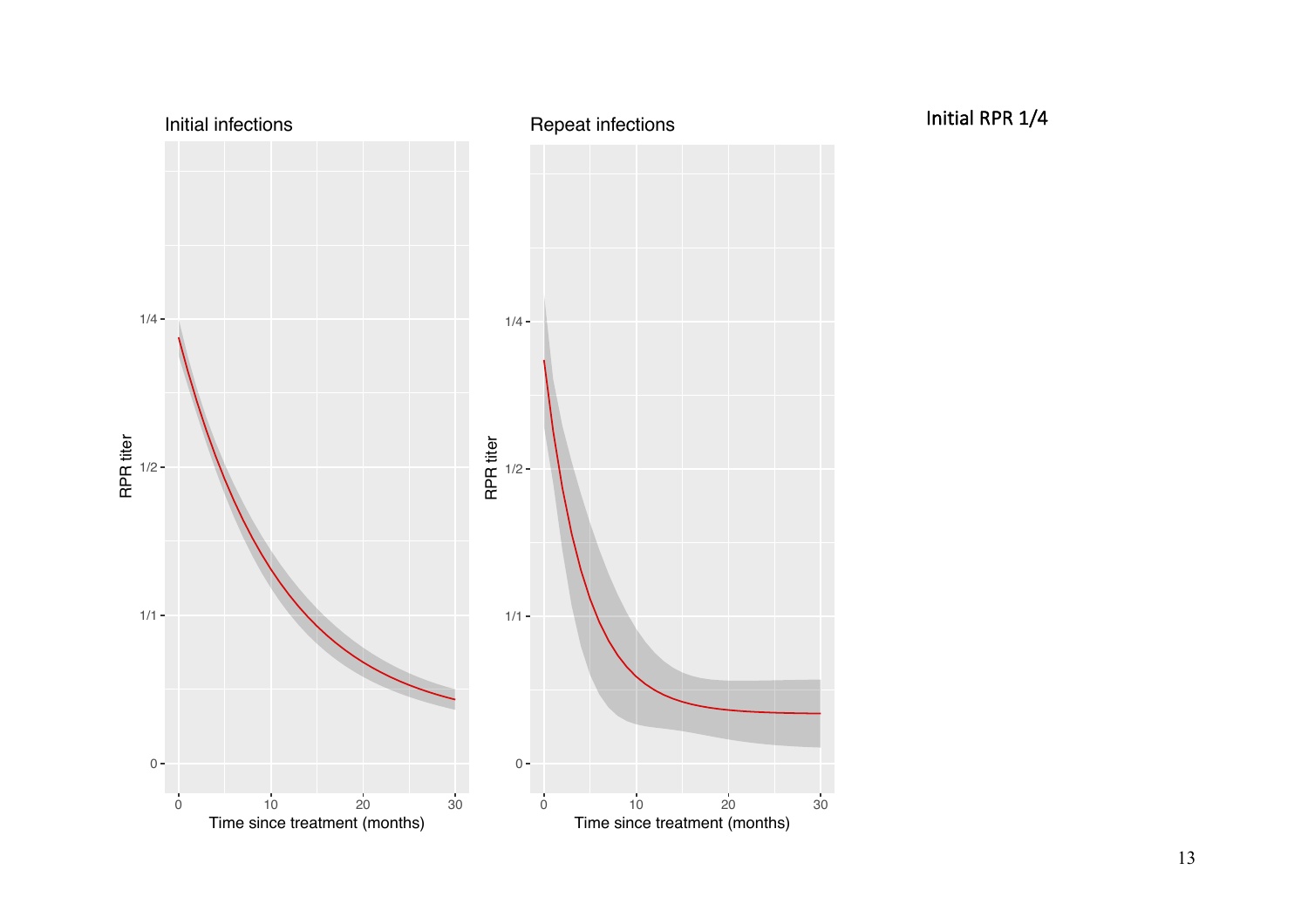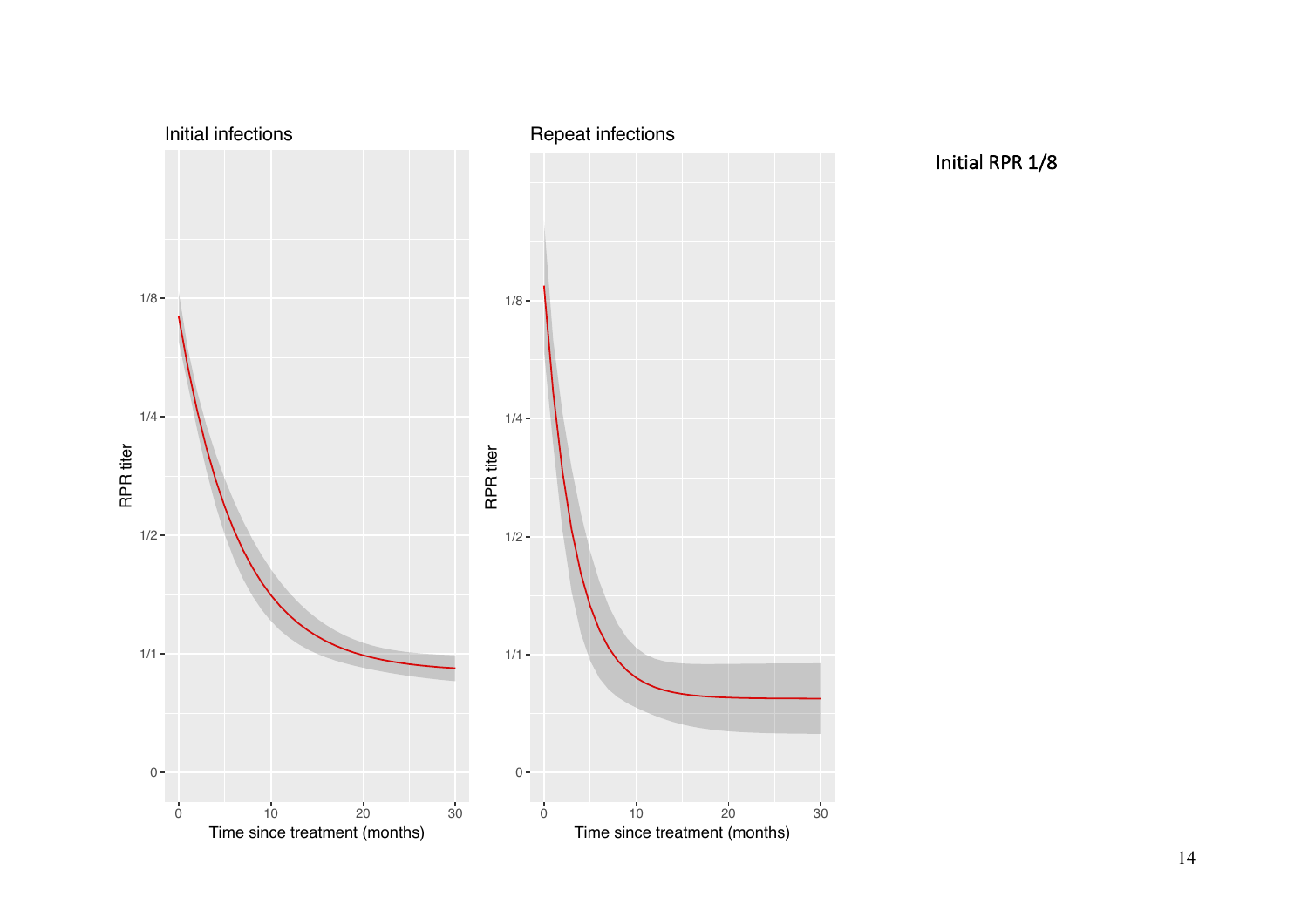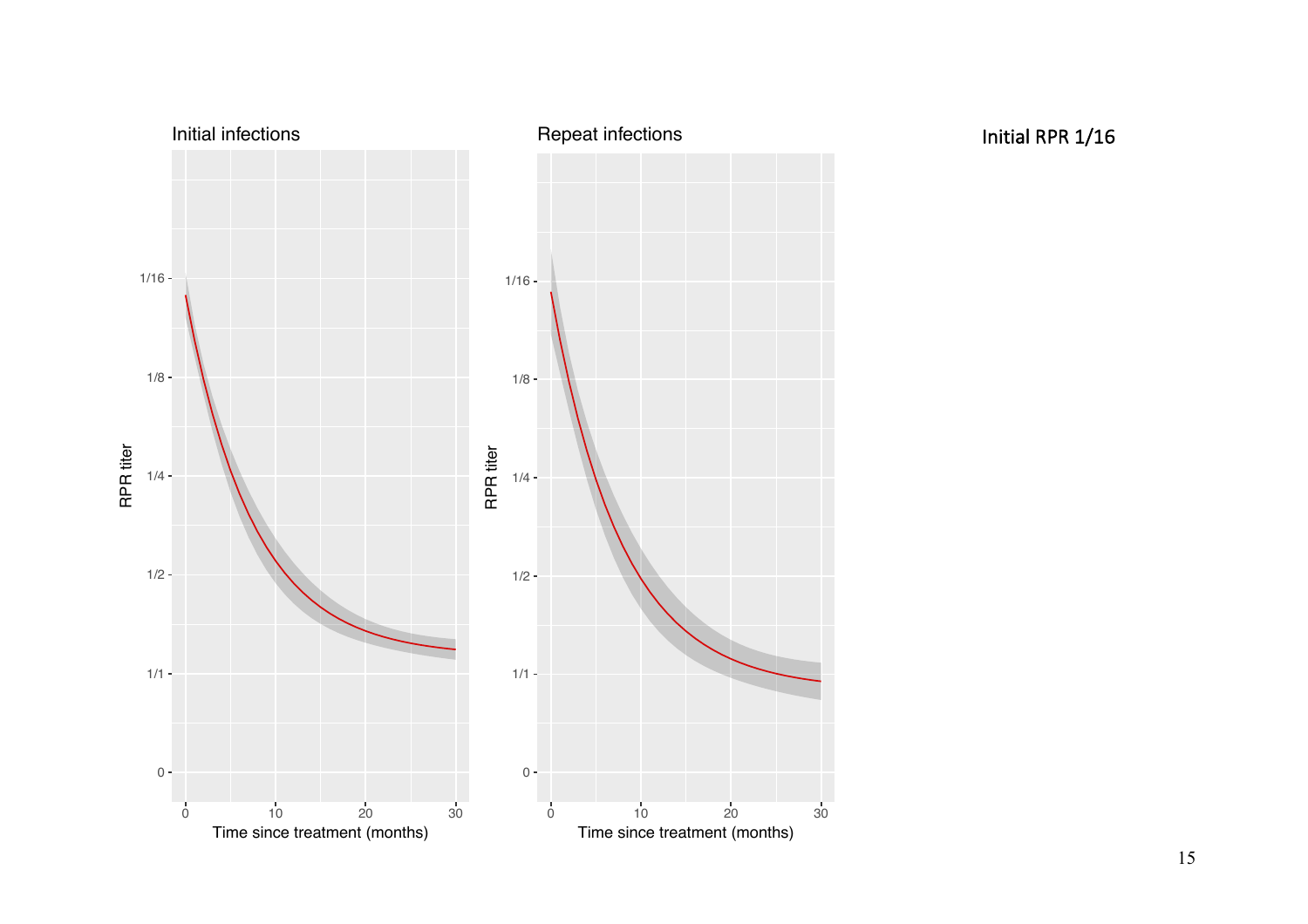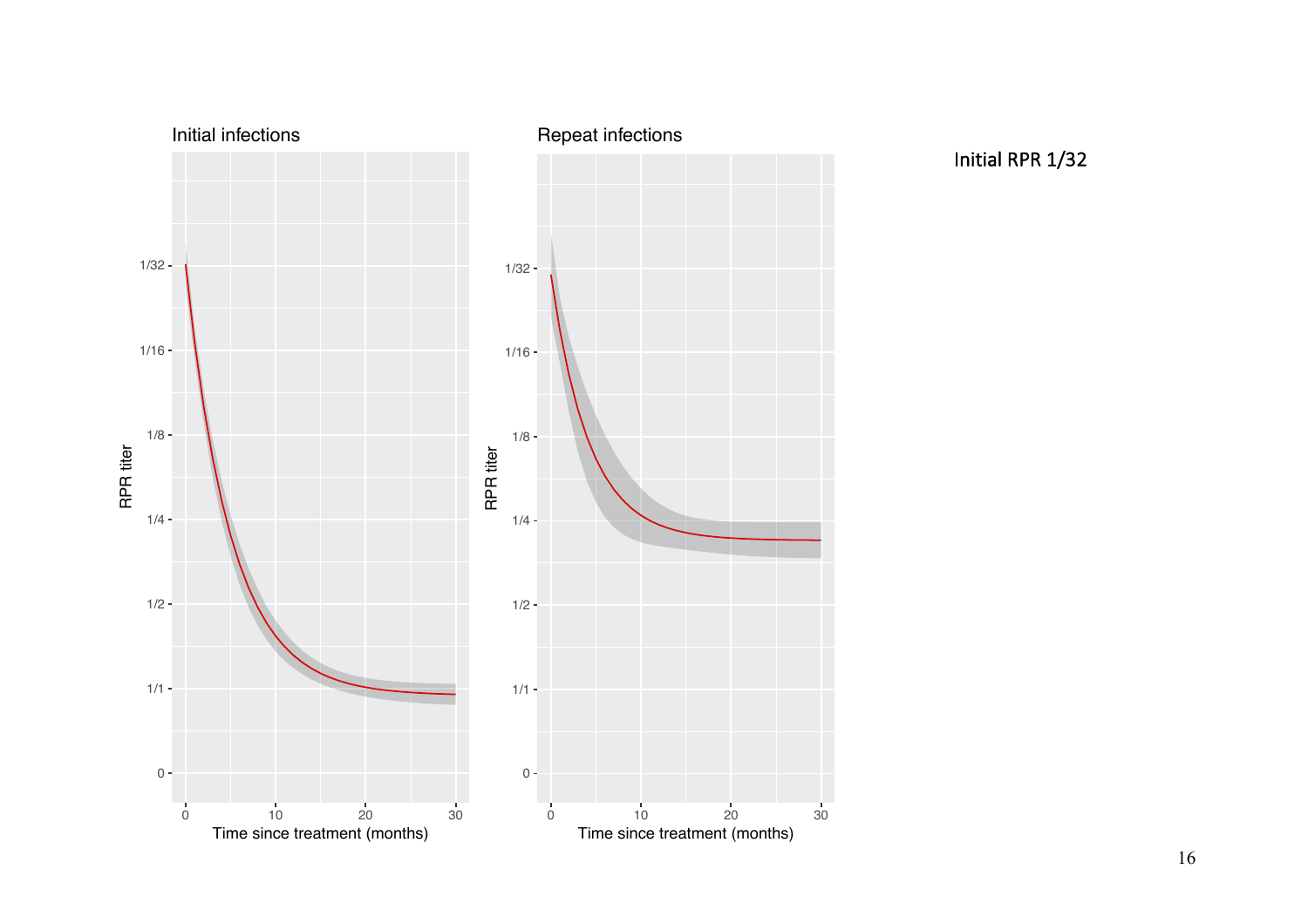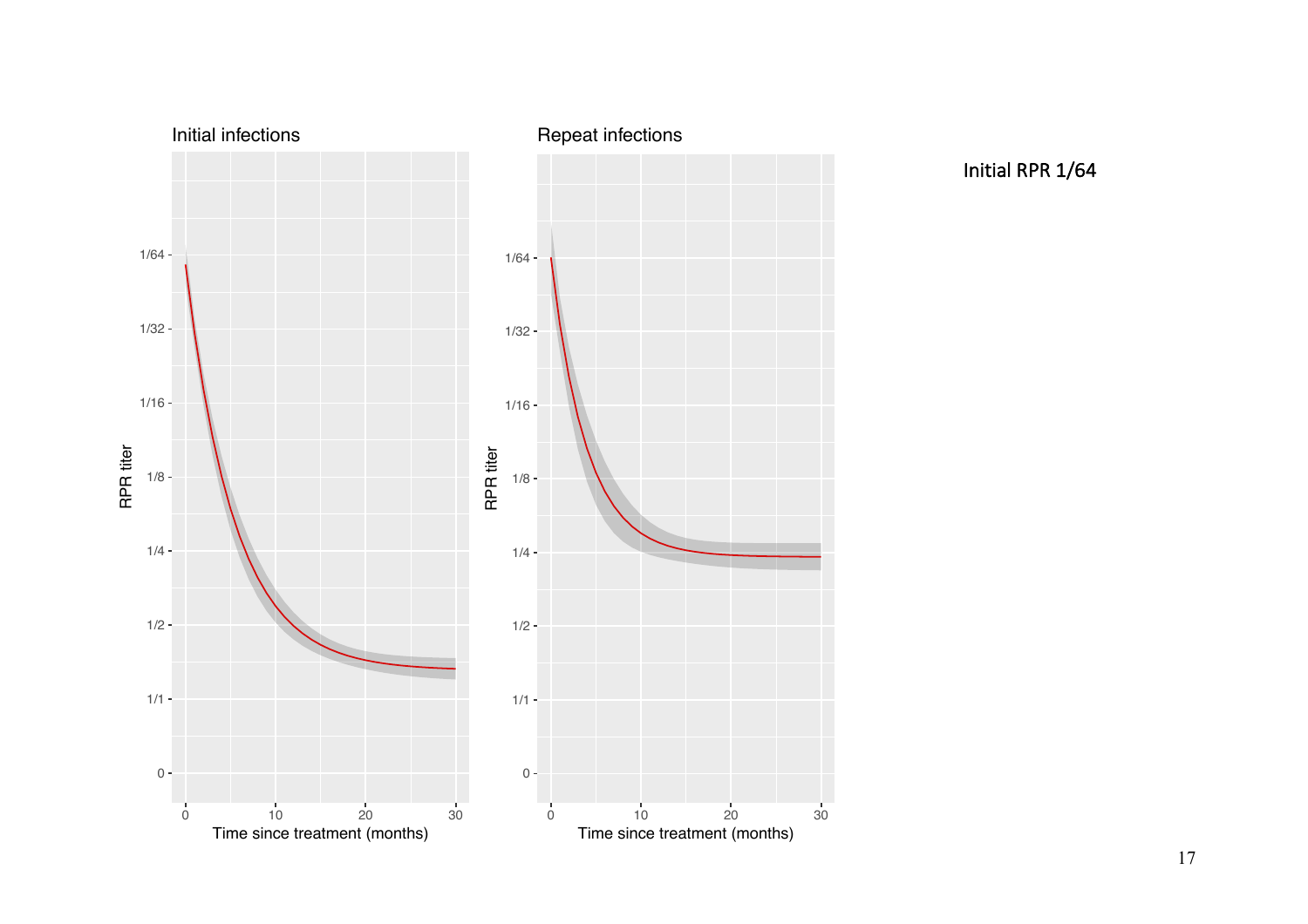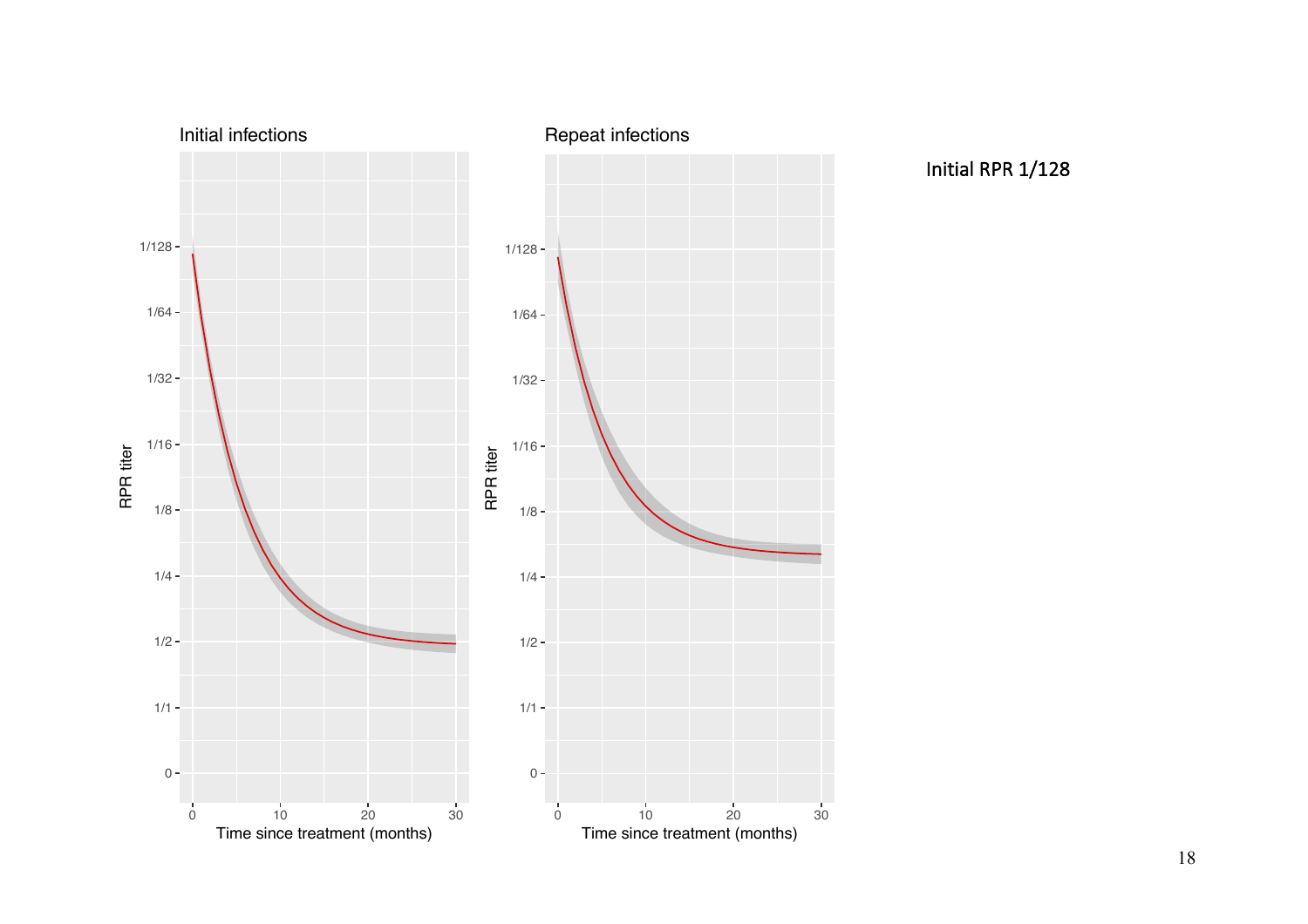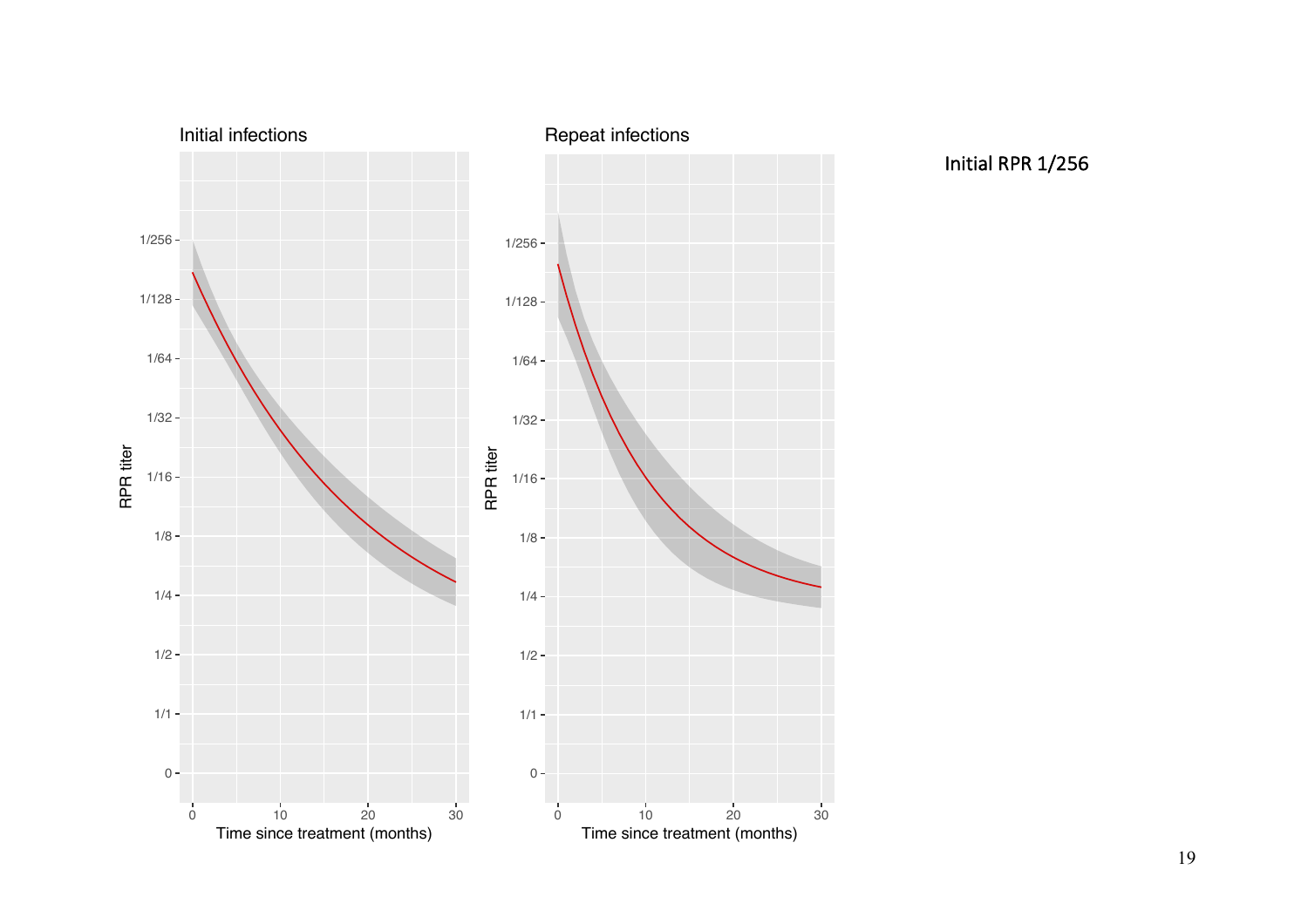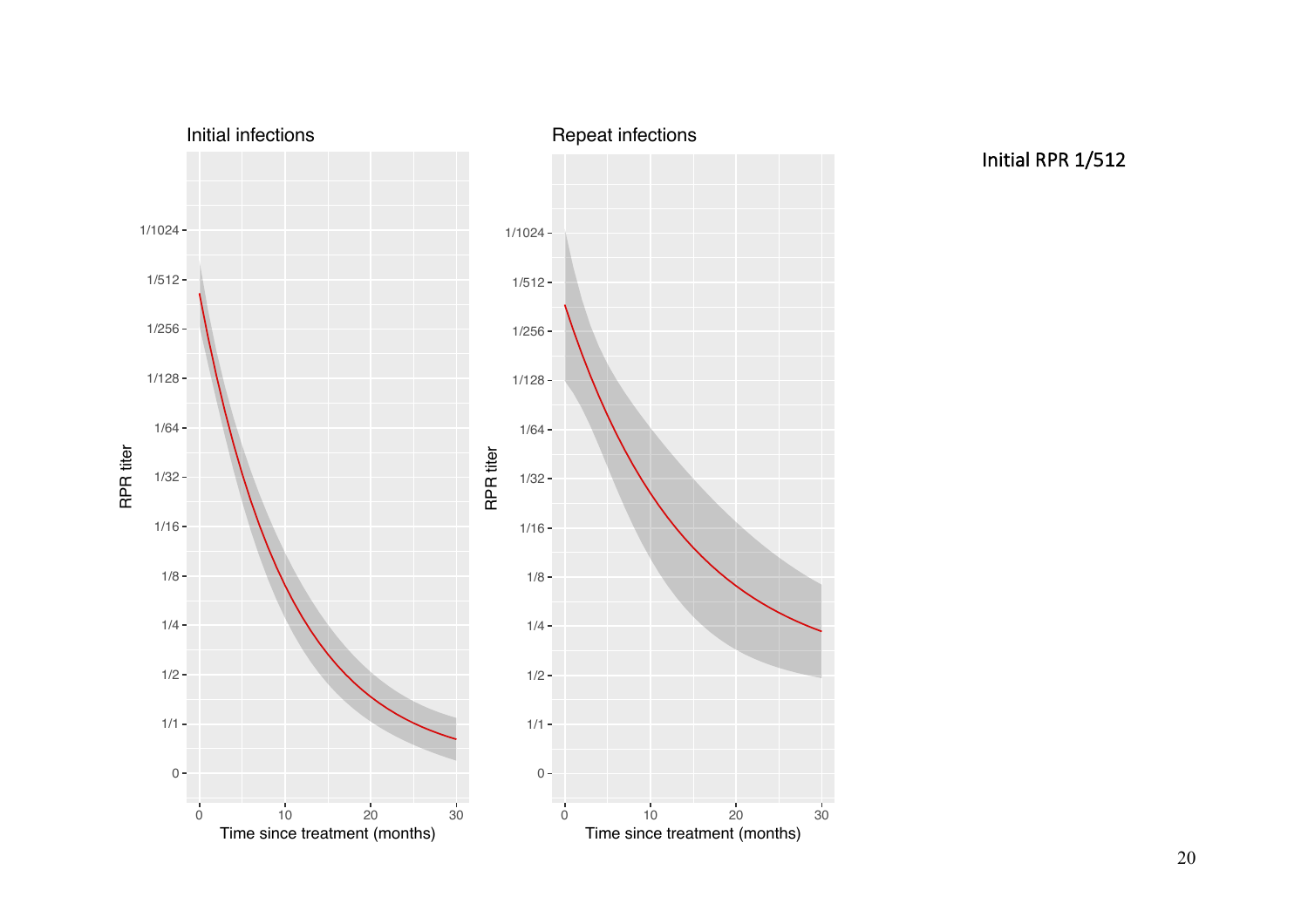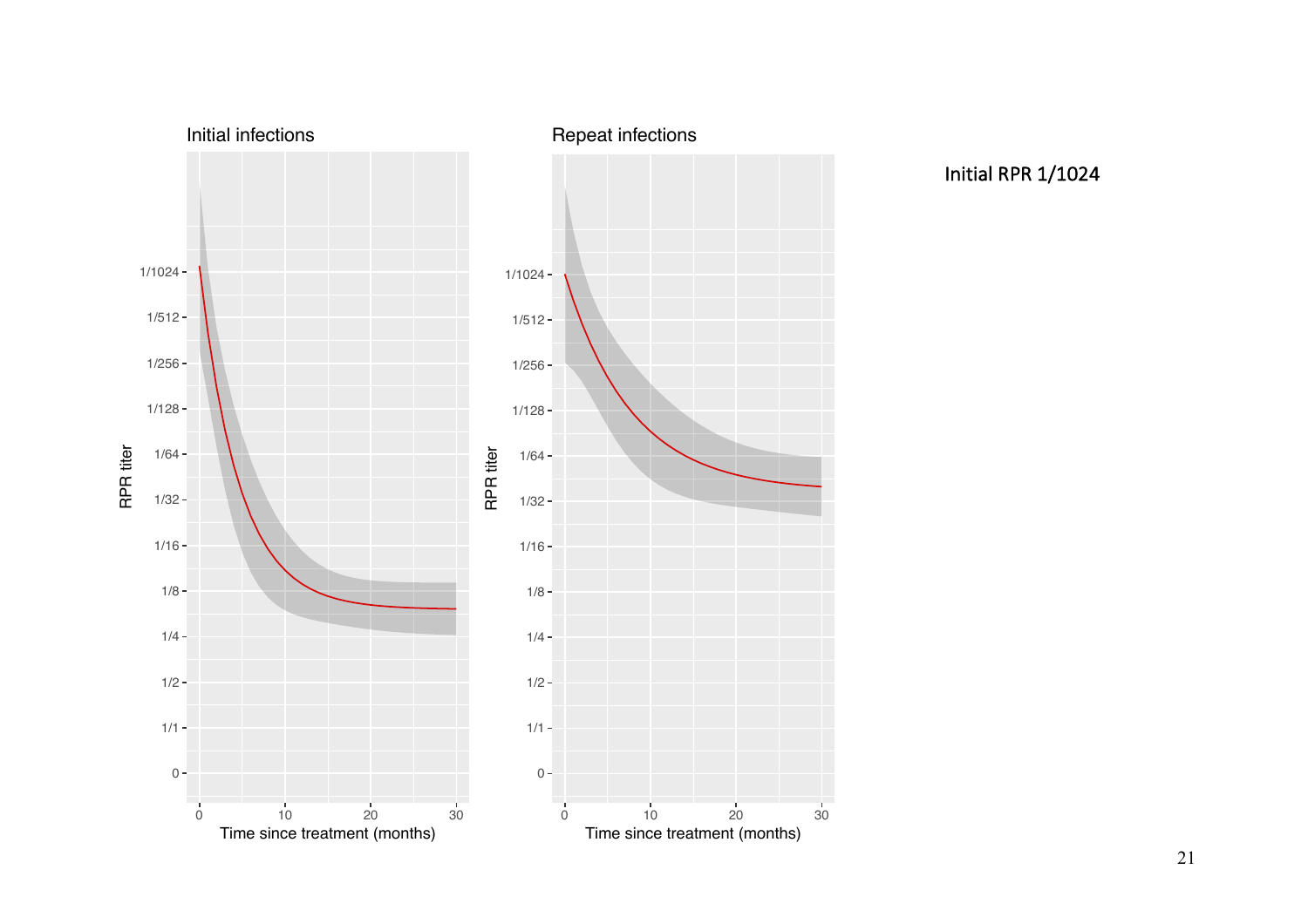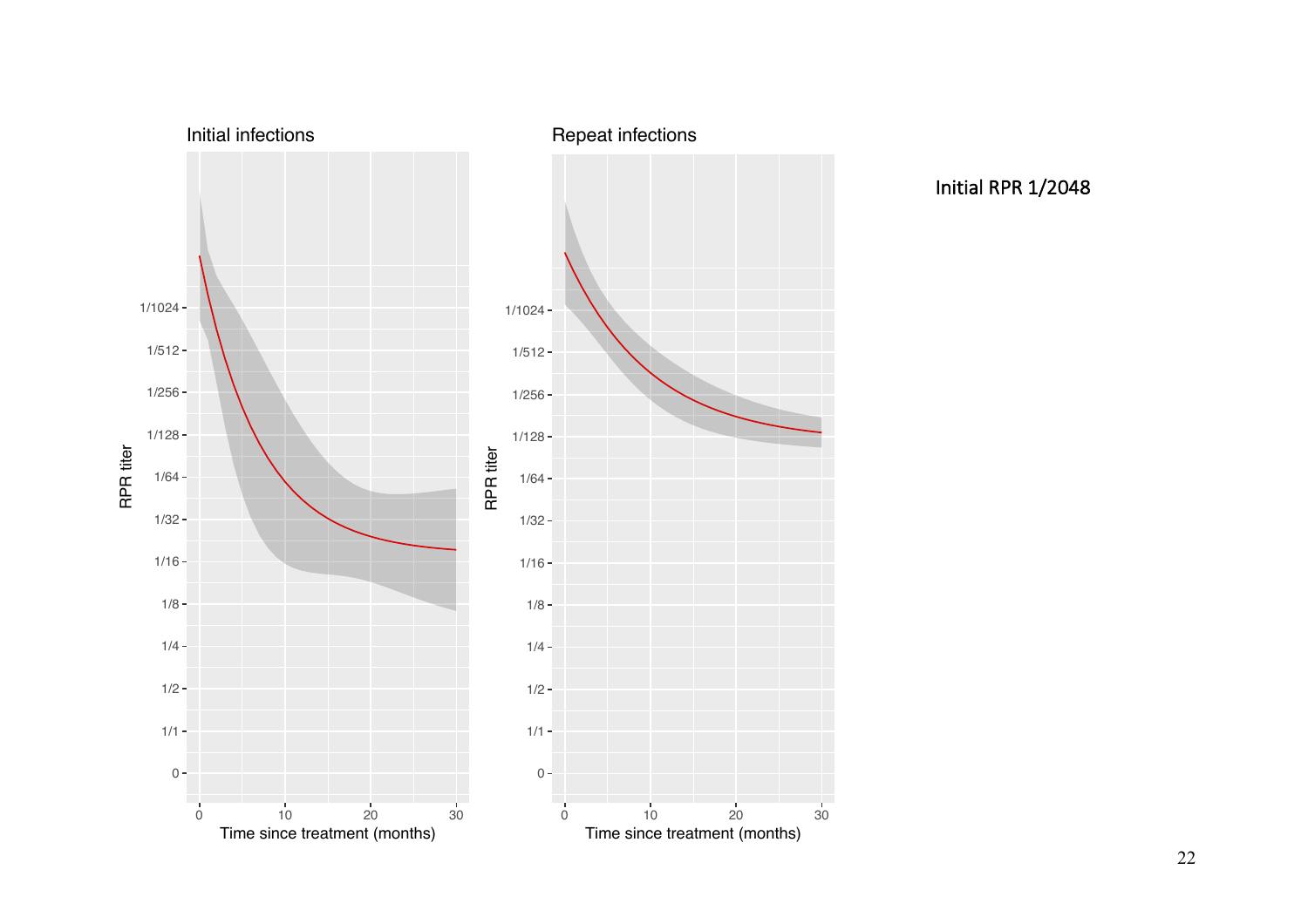Figure S4b. Curves of Rapid Plasma Reagin (RPR) decline in initial versus repeat syphilis in individuals attending HIV/STI clinic 1993-2016 (retrospective series), *utilizing the same individuals at initial and repeat infections*. Each pair of graphs is for the group of individuals with a particular initial RPR value from 1/2 to 1/1024. Thus the 'Initial RPR 1/2' graph depicts in the 'Initial infections' subgraph the RPR curve for the syphilis episodes that had an RPR of 1/2 at initial syphilis diagnosis. In the 'Repeat infections' subgraph it depicts the RPR curve that this same group of persons had at the time of their reinfections.

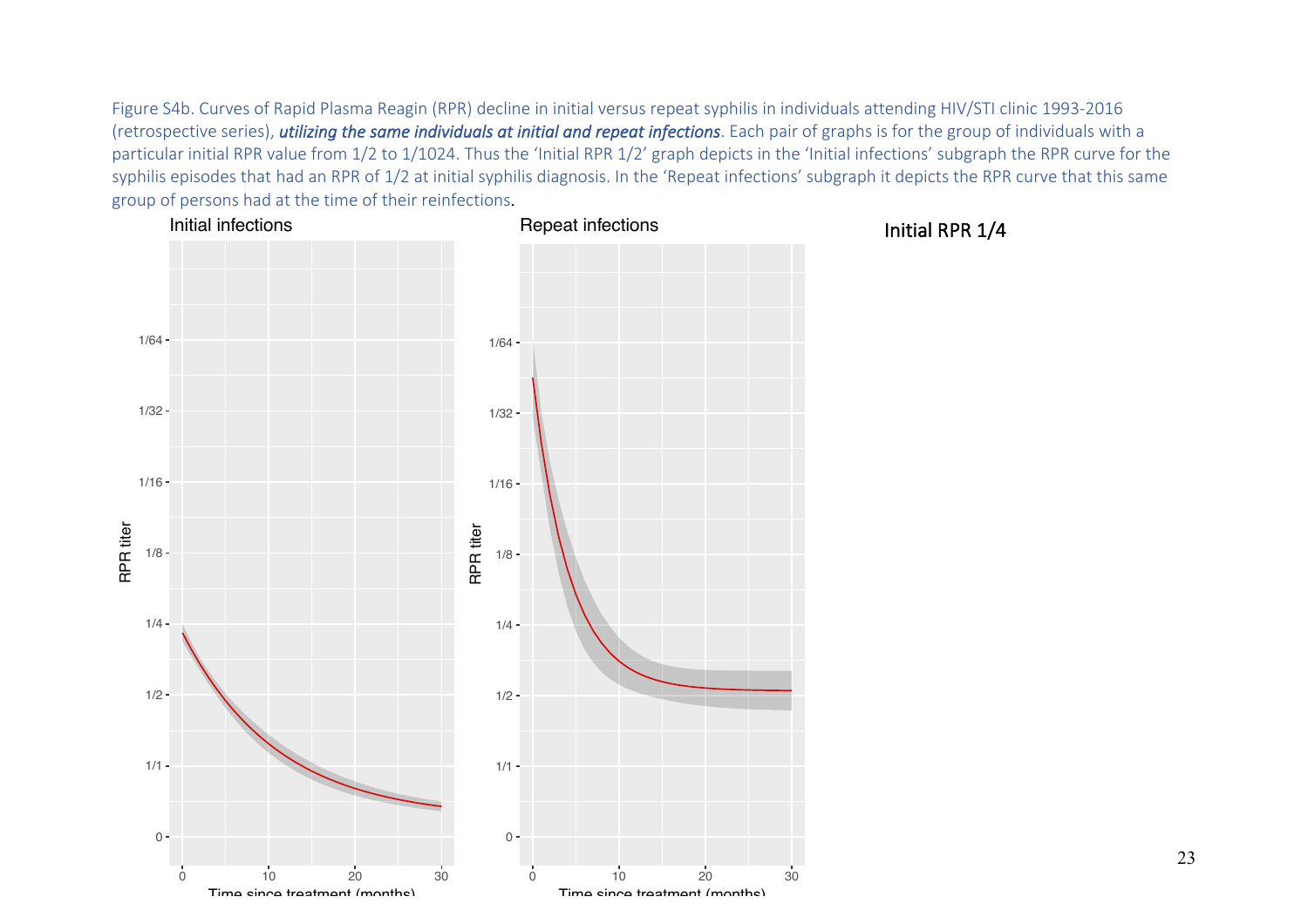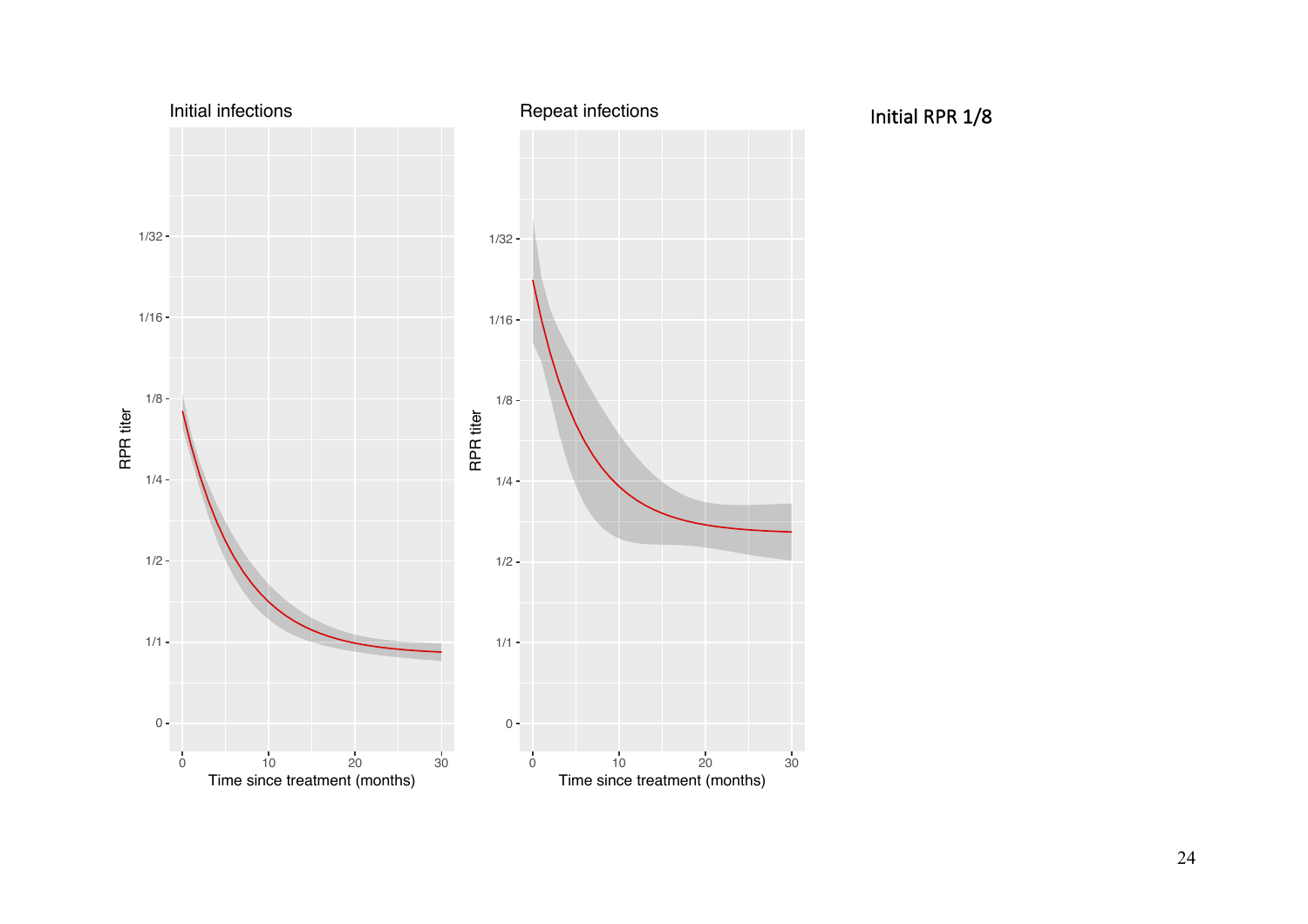

Initial RPR 1/16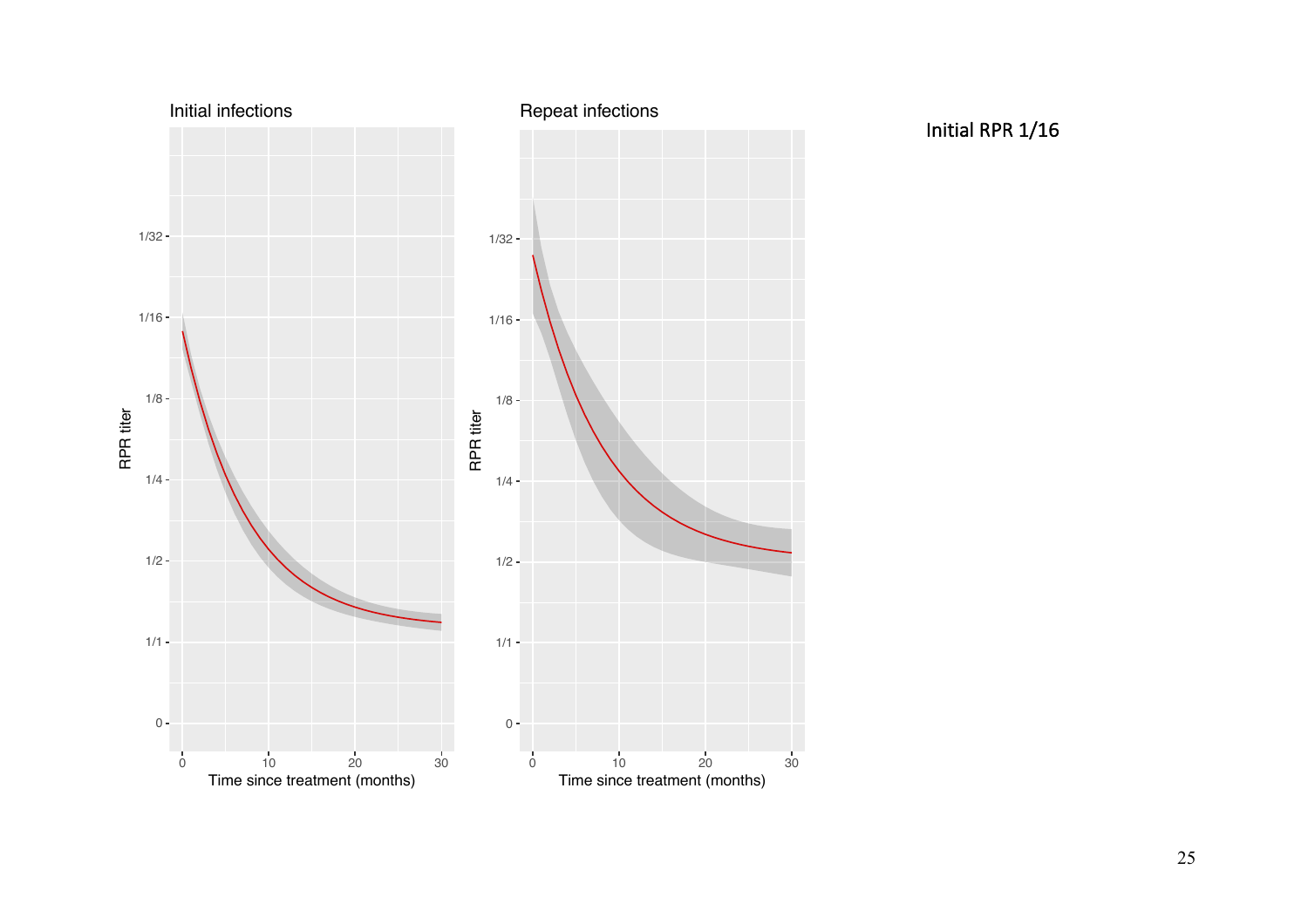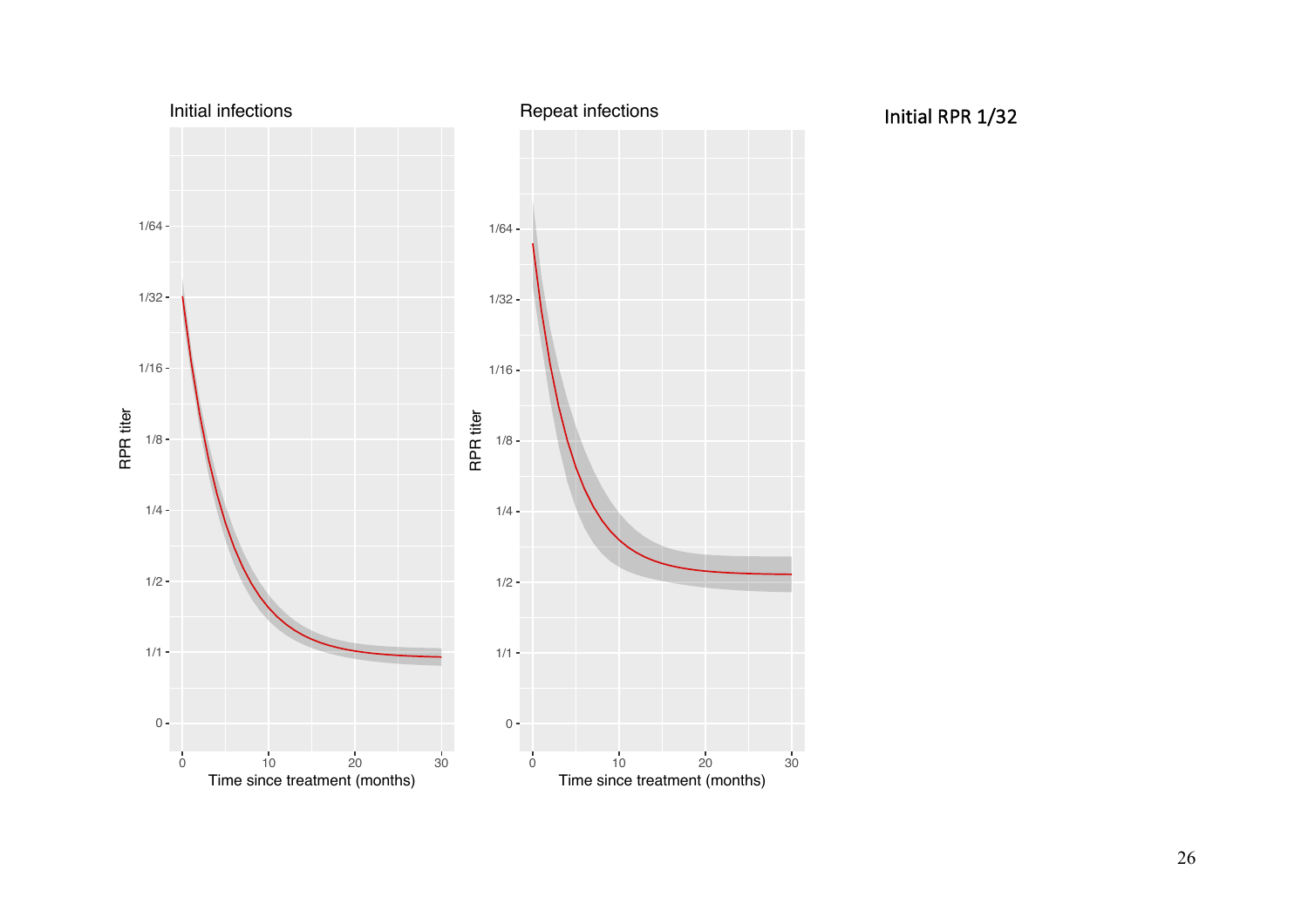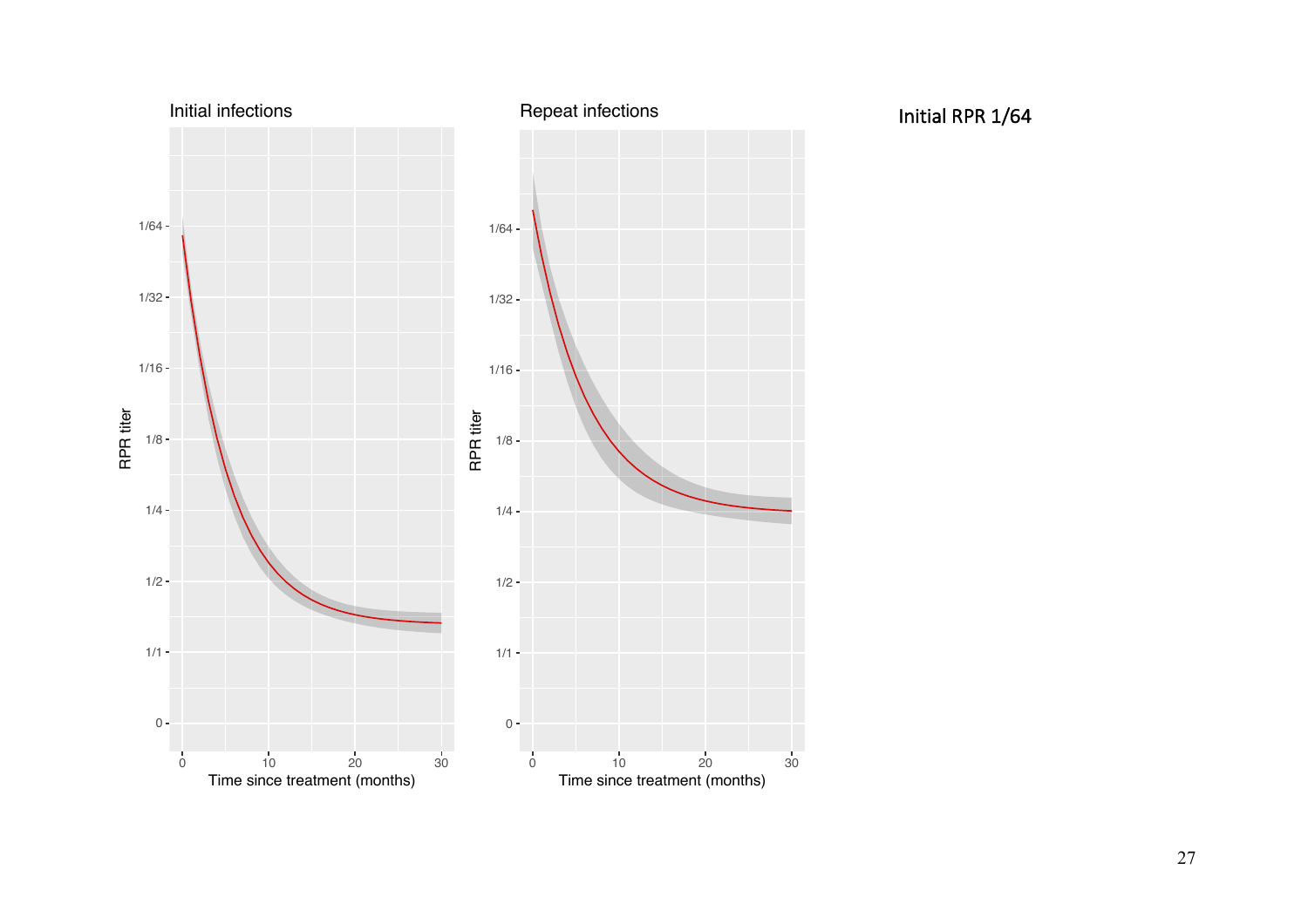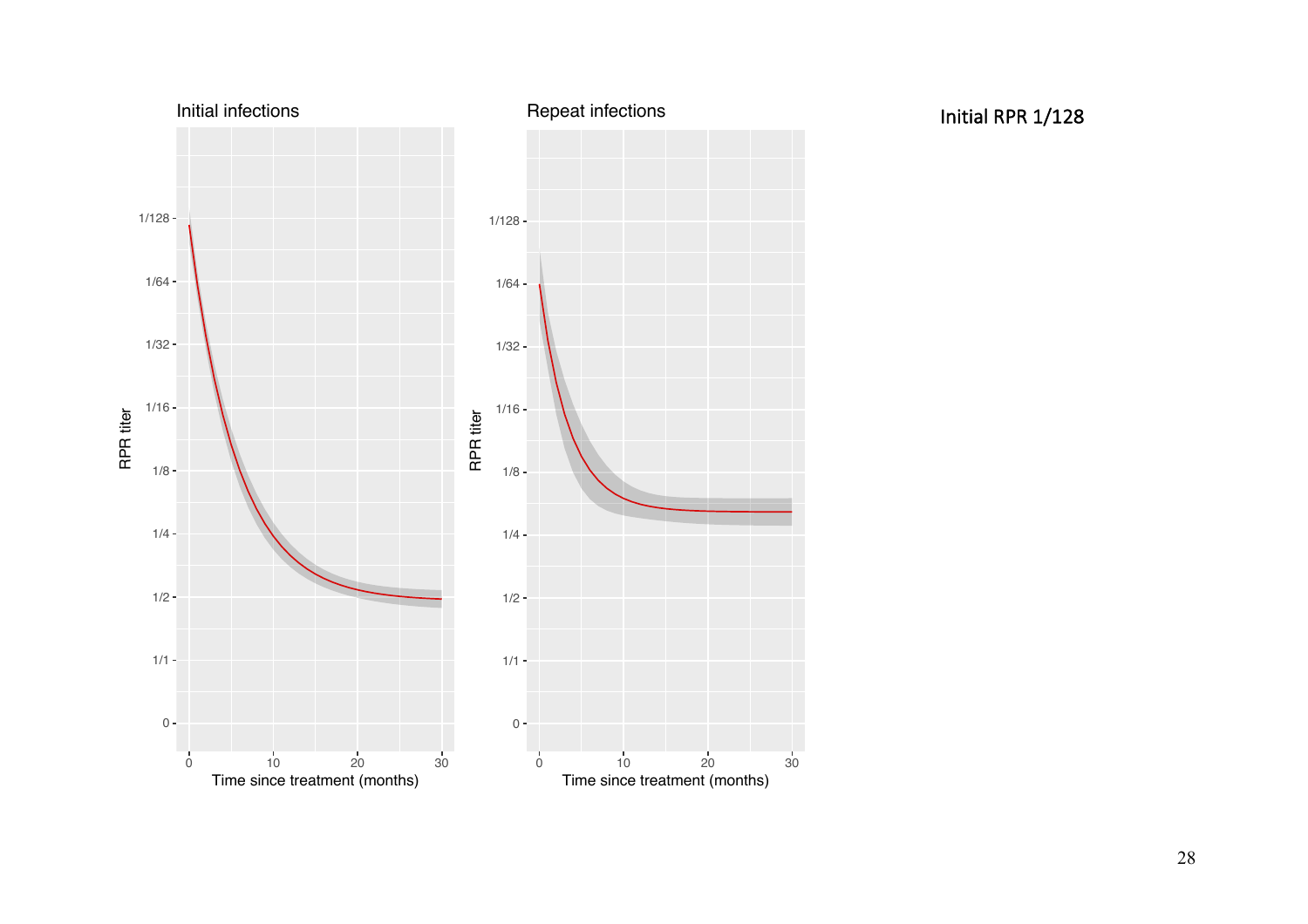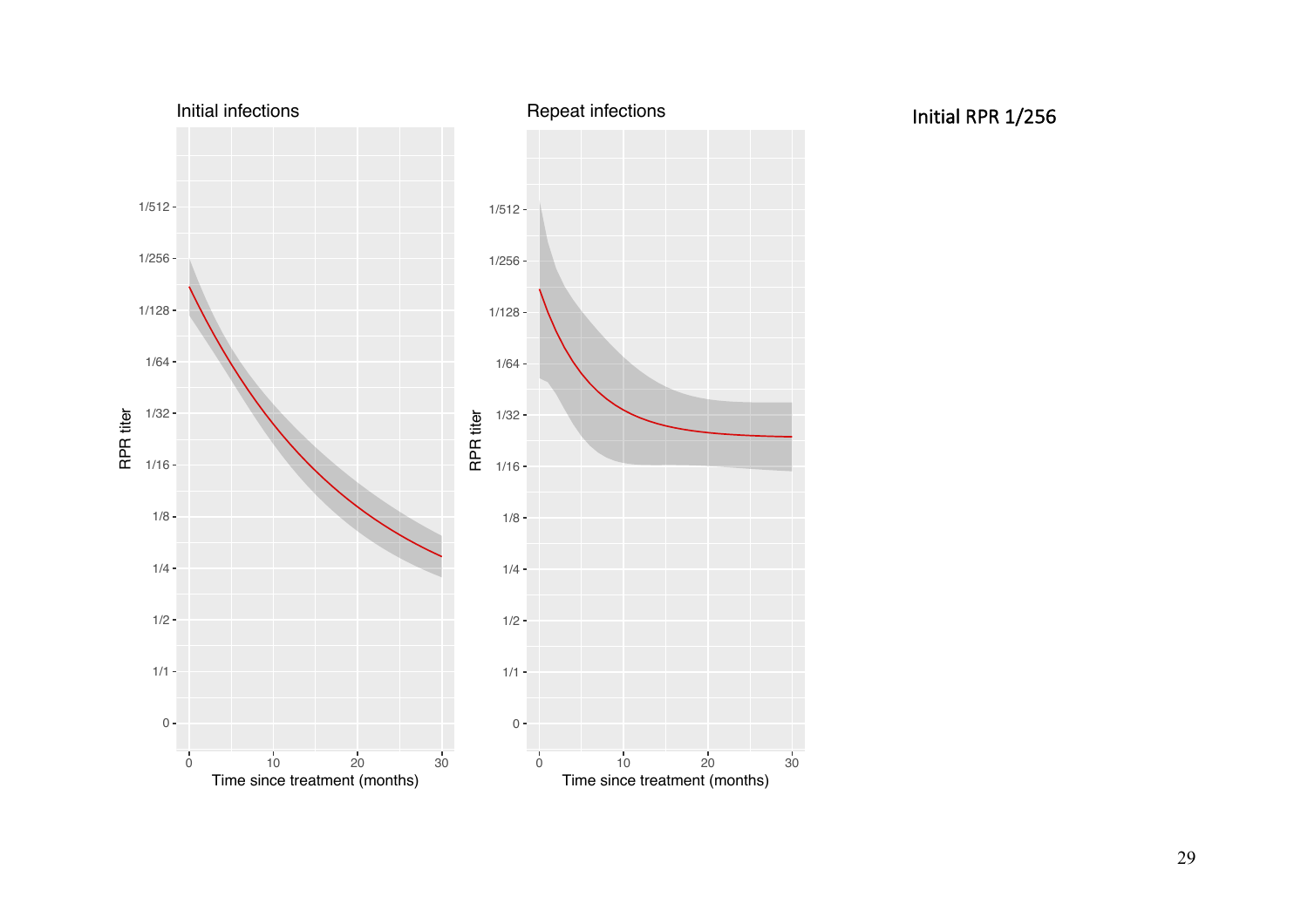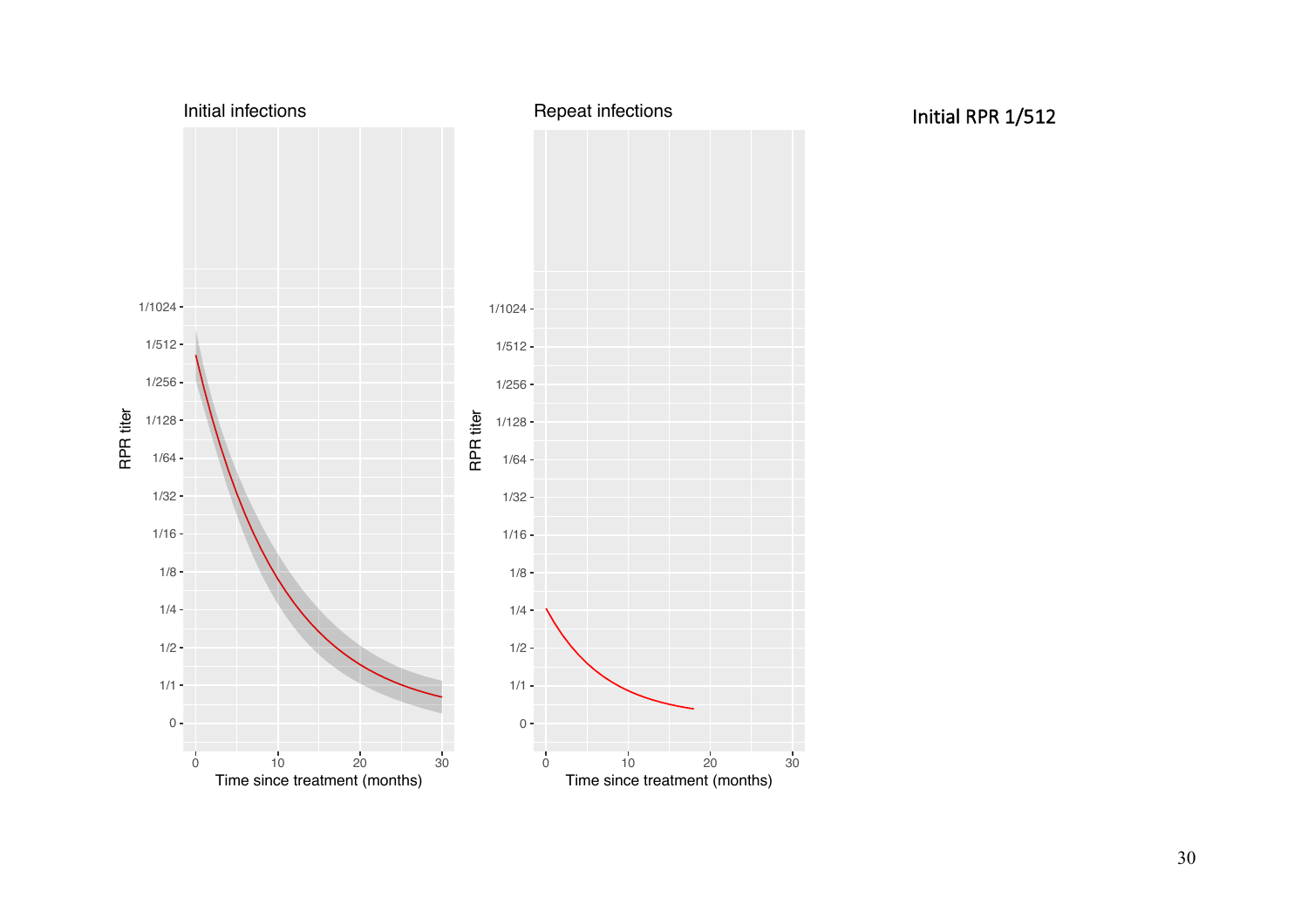